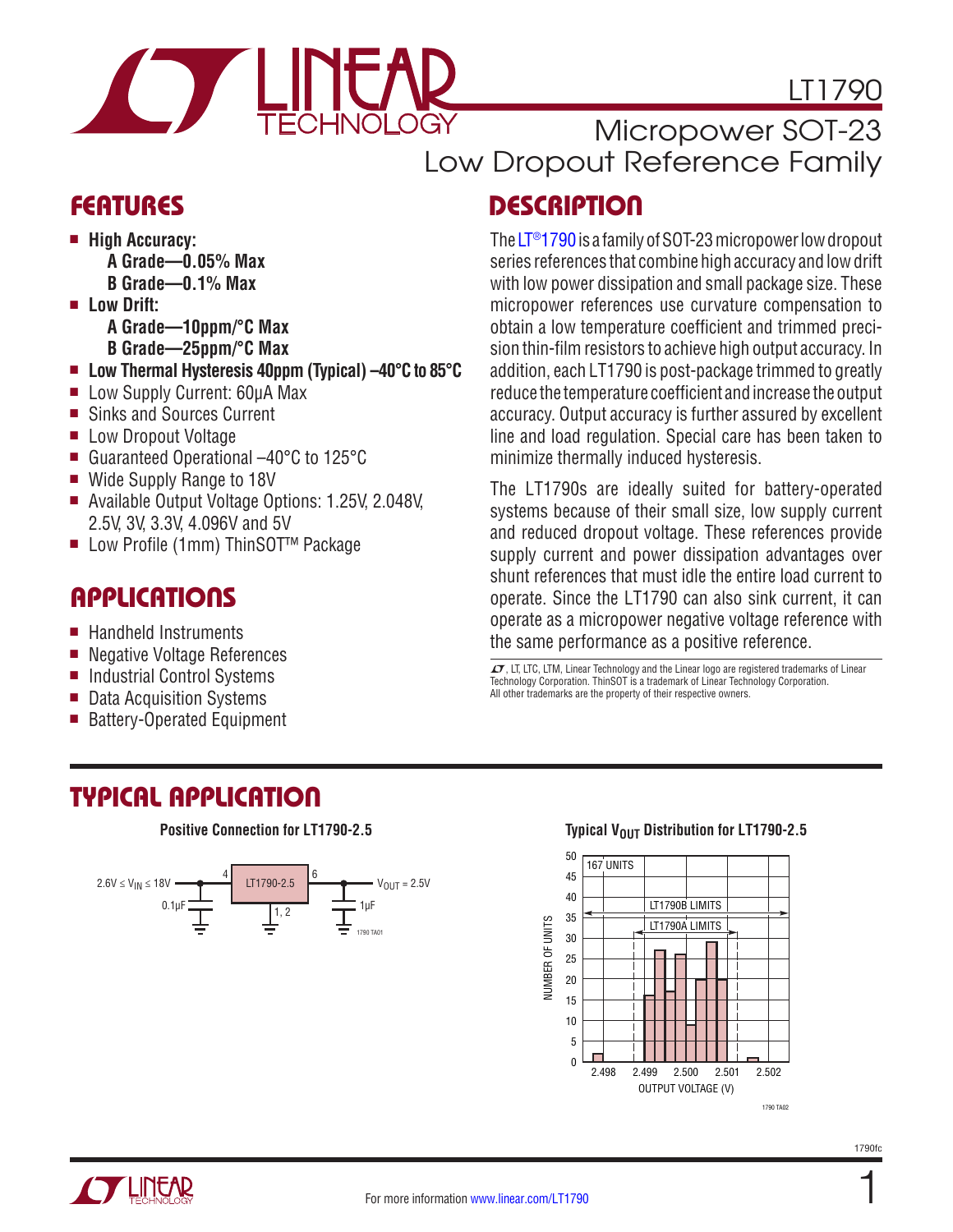#### ABSOLUTE MAXIMUM RATINGS PIN CONFIGURATION **(Note 1)**

| (NOTE 1)                                   |  |
|--------------------------------------------|--|
|                                            |  |
| <b>Specified Temperature Range</b>         |  |
|                                            |  |
|                                            |  |
|                                            |  |
| <b>Operating Temperature Range</b>         |  |
|                                            |  |
| Storage Temperature Range                  |  |
|                                            |  |
| Lead Temperature (Soldering, 10 sec) 300°C |  |
|                                            |  |



# ORDER INFORMATION **<http://www.linear.com/product/LT1790#orderinfo>**

| <b>LEAD FREE FINISH</b> | <b>TAPE AND REEL</b>   | <b>PART MARKING*</b> | <b>PACKAGE DESCRIPTION</b> | <b>SPECIFIED TEMPERATURE RANGE</b> |
|-------------------------|------------------------|----------------------|----------------------------|------------------------------------|
| LT1790ACS6-1.25#PBF     | LT1790ACS6-1.25#TRPBF  | <b>LTXT</b>          | 6-Lead Plastic TSOT-23     | 0°C to 70°C                        |
| LT1790AIS6-1.25#PBF     | LT1790AIS6-1.25#TRPBF  | <b>LTXT</b>          | 6-Lead Plastic TSOT-23     | $-40^{\circ}$ C to 85 $^{\circ}$ C |
| LT1790BCS6-1.25#PBF     | LT1790BCS6-1.25#TRPBF  | <b>LTXT</b>          | 6-Lead Plastic TSOT-23     | 0°C to 70°C                        |
| LT1790BIS6-1.25#PBF     | LT1790BIS6-1.25#TRPBF  | <b>LTXT</b>          | 6-Lead Plastic TSOT-23     | $-40^{\circ}$ C to 85 $^{\circ}$ C |
| LT1790ACS6-2.048#PBF    | LT1790ACS6-2.048#TRPBF | <b>LTXU</b>          | 6-Lead Plastic TSOT-23     | 0°C to 70°C                        |
| LT1790AIS6-2.048#PBF    | LT1790AIS6-2.048#TRPBF | <b>LTXU</b>          | 6-Lead Plastic TSOT-23     | $-40^{\circ}$ C to 85 $^{\circ}$ C |
| LT1790BCS6-2.048#PBF    | LT1790BCS6-2.048#TRPBF | <b>LTXU</b>          | 6-Lead Plastic TSOT-23     | 0°C to 70°C                        |
| LT1790BIS6-2.048#PBF    | LT1790BIS6-2.048#TRPBF | <b>LTXU</b>          | 6-Lead Plastic TSOT-23     | $-40^{\circ}$ C to 85°C            |
| LT1790ACS6-2.5#PBF      | LT1790ACS6-2.5#TRPBF   | <b>LTPZ</b>          | 6-Lead Plastic TSOT-23     | 0°C to 70°C                        |
| LT1790AIS6-2.5#PBF      | LT1790AIS6-2.5#TRPBF   | <b>LTPZ</b>          | 6-Lead Plastic TSOT-23     | $-40^{\circ}$ C to 85 $^{\circ}$ C |
| LT1790BCS6-2.5#PBF      | LT1790BCS6-2.5#TRPBF   | <b>LTPZ</b>          | 6-Lead Plastic TSOT-23     | 0°C to 70°C                        |
| LT1790BIS6-2.5#PBF      | LT1790BIS6-2.5#TRPBF   | <b>LTPZ</b>          | 6-Lead Plastic TSOT-23     | $-40^{\circ}$ C to 85 $^{\circ}$ C |
| LT1790ACS6-3#PBF        | LT1790ACS6-3#TRPBF     | <b>LTQA</b>          | 6-Lead Plastic TSOT-23     | 0°C to 70°C                        |
| LT1790AIS6-3#PBF        | LT1790AIS6-3#TRPBF     | LTQA                 | 6-Lead Plastic TSOT-23     | $-40^{\circ}$ C to 85 $^{\circ}$ C |
| LT1790BCS6-3#PBF        | LT1790BCS6-3#TRPBF     | <b>LTQA</b>          | 6-Lead Plastic TSOT-23     | 0°C to 70°C                        |
| LT1790BIS6-3#PBF        | LT1790BIS6-3#TRPBF     | <b>LTQA</b>          | 6-Lead Plastic TSOT-23     | $-40^{\circ}$ C to 85 $^{\circ}$ C |
| LT1790ACS6-3.3#PBF      | LT1790ACS6-3.3#TRPBF   | <b>LTXW</b>          | 6-Lead Plastic TSOT-23     | 0°C to 70°C                        |
| LT1790AIS6-3.3#PBF      | LT1790AIS6-3.3#TRPBF   | <b>LTXW</b>          | 6-Lead Plastic TSOT-23     | $-40^{\circ}$ C to 85 $^{\circ}$ C |
| LT1790BCS6-3.3#PBF      | LT1790BCS6-3.3#TRPBF   | <b>LTXW</b>          | 6-Lead Plastic TSOT-23     | 0°C to 70°C                        |
| LT1790BIS6-3.3#PBF      | LT1790BIS6-3.3#TRPBF   | <b>LTXW</b>          | 6-Lead Plastic TSOT-23     | $-40^{\circ}$ C to 85 $^{\circ}$ C |
| LT1790ACS6-4.096#PBF    | LT1790ACS6-4.096#TRPBF | <b>LTQB</b>          | 6-Lead Plastic TSOT-23     | 0°C to 70°C                        |
| LT1790AIS6-4.096#PBF    | LT1790AIS6-4.096#TRPBF | <b>LTQB</b>          | 6-Lead Plastic TSOT-23     | $-40^{\circ}$ C to 85 $^{\circ}$ C |
| LT1790BCS6-4.096#PBF    | LT1790BCS6-4.096#TRPBF | <b>LTQB</b>          | 6-Lead Plastic TSOT-23     | 0°C to 70°C                        |
| LT1790BIS6-4.096#PBF    | LT1790BIS6-4.096#TRPBF | <b>LTQB</b>          | 6-Lead Plastic TSOT-23     | $-40^{\circ}$ C to 85°C            |
| LT1790ACS6-5#PBF        | LT1790ACS6-5#TRPBF     | <b>LTQC</b>          | 6-Lead Plastic TSOT-23     | 0°C to 70°C                        |
| LT1790AIS6-5#PBF        | LT1790AIS6-5#TRPBF     | <b>LTQC</b>          | 6-Lead Plastic TSOT-23     | -40°C to 85°C                      |
| LT1790BCS6-5#PBF        | LT1790BCS6-5#TRPBF     | LTQC                 | 6-Lead Plastic TSOT-23     | 0°C to 70°C                        |
| LT1790BIS6-5#PBF        | LT1790BIS6-5#TRPBF     | <b>LTQC</b>          | 6-Lead Plastic TSOT-23     | $-40^{\circ}$ C to 85 $^{\circ}$ C |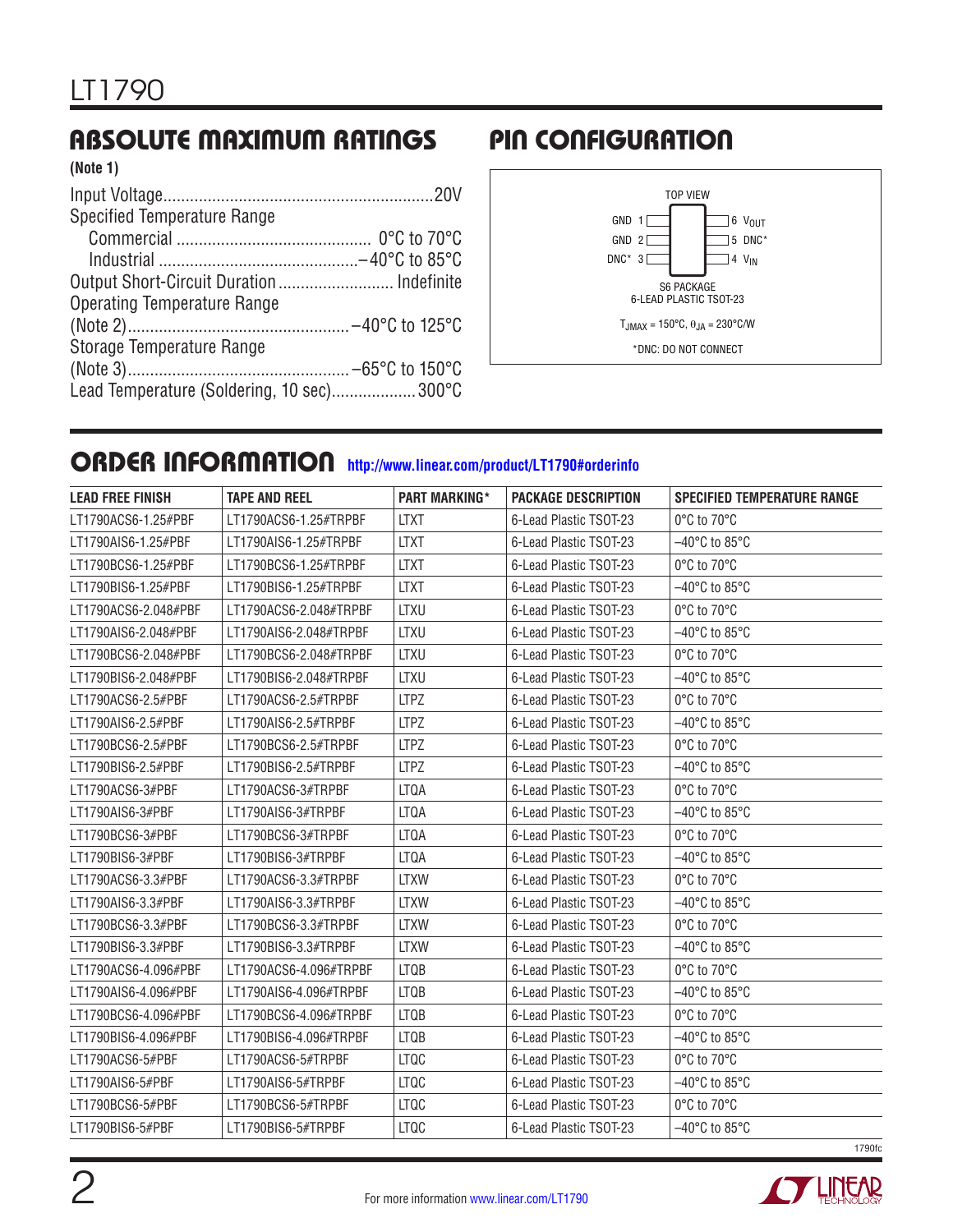# ORDER INFORMATION

| <b>LEAD BASED FINISH</b> | <b>TAPE AND REEL</b> | <b>PART MARKING*</b> | <b>PACKAGE DESCRIPTION</b> | <b>SPECIFIED TEMPERATURE RANGE</b> |
|--------------------------|----------------------|----------------------|----------------------------|------------------------------------|
| LT1790ACS6-1.25          | LT1790ACS6-1.25#TR   | <b>LTXT</b>          | 6-Lead Plastic TSOT-23     | 0°C to 70°C                        |
| LT1790AIS6-1.25          | LT1790AIS6-1.25#TR   | <b>LTXT</b>          | 6-Lead Plastic TSOT-23     | $-40^{\circ}$ C to 85°C            |
| LT1790BCS6-1.25          | LT1790BCS6-1.25#TR   | <b>LTXT</b>          | 6-Lead Plastic TSOT-23     | 0°C to 70°C                        |
| LT1790BIS6-1.25          | LT1790BIS6-1.25#TR   | <b>LTXT</b>          | 6-Lead Plastic TSOT-23     | $-40^{\circ}$ C to 85°C            |
| LT1790ACS6-2.048         | LT1790ACS6-2.048#TR  | <b>LTXU</b>          | 6-Lead Plastic TSOT-23     | 0°C to 70°C                        |
| LT1790AIS6-2.048         | LT1790AIS6-2.048#TR  | <b>LTXU</b>          | 6-Lead Plastic TSOT-23     | –40°C to 85°C                      |
| LT1790BCS6-2.048         | LT1790BCS6-2.048#TR  | LTXU                 | 6-Lead Plastic TSOT-23     | 0°C to 70°C                        |
| LT1790BIS6-2.048         | LT1790BIS6-2.048#TR  | LTXU                 | 6-Lead Plastic TSOT-23     | $-40^{\circ}$ C to 85°C            |
| LT1790ACS6-2.5           | LT1790ACS6-2.5#TR    | <b>LTPZ</b>          | 6-Lead Plastic TSOT-23     | 0°C to 70°C                        |
| LT1790AIS6-2.5           | LT1790AIS6-2.5#TR    | <b>LTPZ</b>          | 6-Lead Plastic TSOT-23     | $-40^{\circ}$ C to 85°C            |
| LT1790BCS6-2.5           | LT1790BCS6-2.5#TR    | <b>LTPZ</b>          | 6-Lead Plastic TSOT-23     | 0°C to 70°C                        |
| LT1790BIS6-2.5           | LT1790BIS6-2.5#TR    | <b>LTPZ</b>          | 6-Lead Plastic TSOT-23     | $-40^{\circ}$ C to 85 $^{\circ}$ C |
| LT1790ACS6-3             | LT1790ACS6-3#TR      | <b>LTQA</b>          | 6-Lead Plastic TSOT-23     | 0°C to 70°C                        |
| LT1790AIS6-3             | LT1790AIS6-3#TR      | <b>LTQA</b>          | 6-Lead Plastic TSOT-23     | $-40^{\circ}$ C to 85°C            |
| LT1790BCS6-3             | LT1790BCS6-3#TR      | <b>LTQA</b>          | 6-Lead Plastic TSOT-23     | 0°C to 70°C                        |
| LT1790BIS6-3             | LT1790BIS6-3#TR      | <b>LTQA</b>          | 6-Lead Plastic TSOT-23     | $-40^{\circ}$ C to 85 $^{\circ}$ C |
| LT1790ACS6-3.3           | LT1790ACS6-3.3#TR    | <b>LTXW</b>          | 6-Lead Plastic TSOT-23     | 0°C to 70°C                        |
| LT1790AIS6-3.3           | LT1790AIS6-3.3#TR    | <b>LTXW</b>          | 6-Lead Plastic TSOT-23     | $-40^{\circ}$ C to 85 $^{\circ}$ C |
| LT1790BCS6-3.3           | LT1790BCS6-3.3#TR    | <b>LTXW</b>          | 6-Lead Plastic TSOT-23     | 0°C to 70°C                        |
| LT1790BIS6-3.3           | LT1790BIS6-3.3#TR    | <b>LTXW</b>          | 6-Lead Plastic TSOT-23     | –40°C to 85°C                      |
| LT1790ACS6-4.096         | LT1790ACS6-4.096#TR  | <b>LTQB</b>          | 6-Lead Plastic TSOT-23     | 0°C to 70°C                        |
| LT1790AIS6-4.096         | LT1790AIS6-4.096#TR  | <b>LTQB</b>          | 6-Lead Plastic TSOT-23     | $-40^{\circ}$ C to 85°C            |
| LT1790BCS6-4.096         | LT1790BCS6-4.096#TR  | <b>LTQB</b>          | 6-Lead Plastic TSOT-23     | 0°C to 70°C                        |
| LT1790BIS6-4.096         | LT1790BIS6-4.096#TR  | LTQB                 | 6-Lead Plastic TSOT-23     | $-40^{\circ}$ C to 85 $^{\circ}$ C |
| LT1790ACS6-5             | LT1790ACS6-5#TR      | <b>LTQC</b>          | 6-Lead Plastic TSOT-23     | 0°C to 70°C                        |
| LT1790AIS6-5             | LT1790AIS6-5#TR      | <b>LTQC</b>          | 6-Lead Plastic TSOT-23     | $-40^{\circ}$ C to 85°C            |
| LT1790BCS6-5             | LT1790BCS6-5#TR      | LTQC                 | 6-Lead Plastic TSOT-23     | 0°C to 70°C                        |
| LT1790BIS6-5             | LT1790BIS6-5#TR      | <b>LTQC</b>          | 6-Lead Plastic TSOT-23     | $-40^{\circ}$ C to 85 $^{\circ}$ C |

Consult LTC Marketing for parts specified with wider operating temperature ranges. \*The temperature grade is identified by a label on the shipping container. For more information on lead free part marking, go to: <http://www.linear.com/leadfree/>

For more information on tape and reel specifications, go to: <http://www.linear.com/tapeandreel/>. Some packages are available in 500 unit reels through designated sales channels with #TRMPBF suffix.

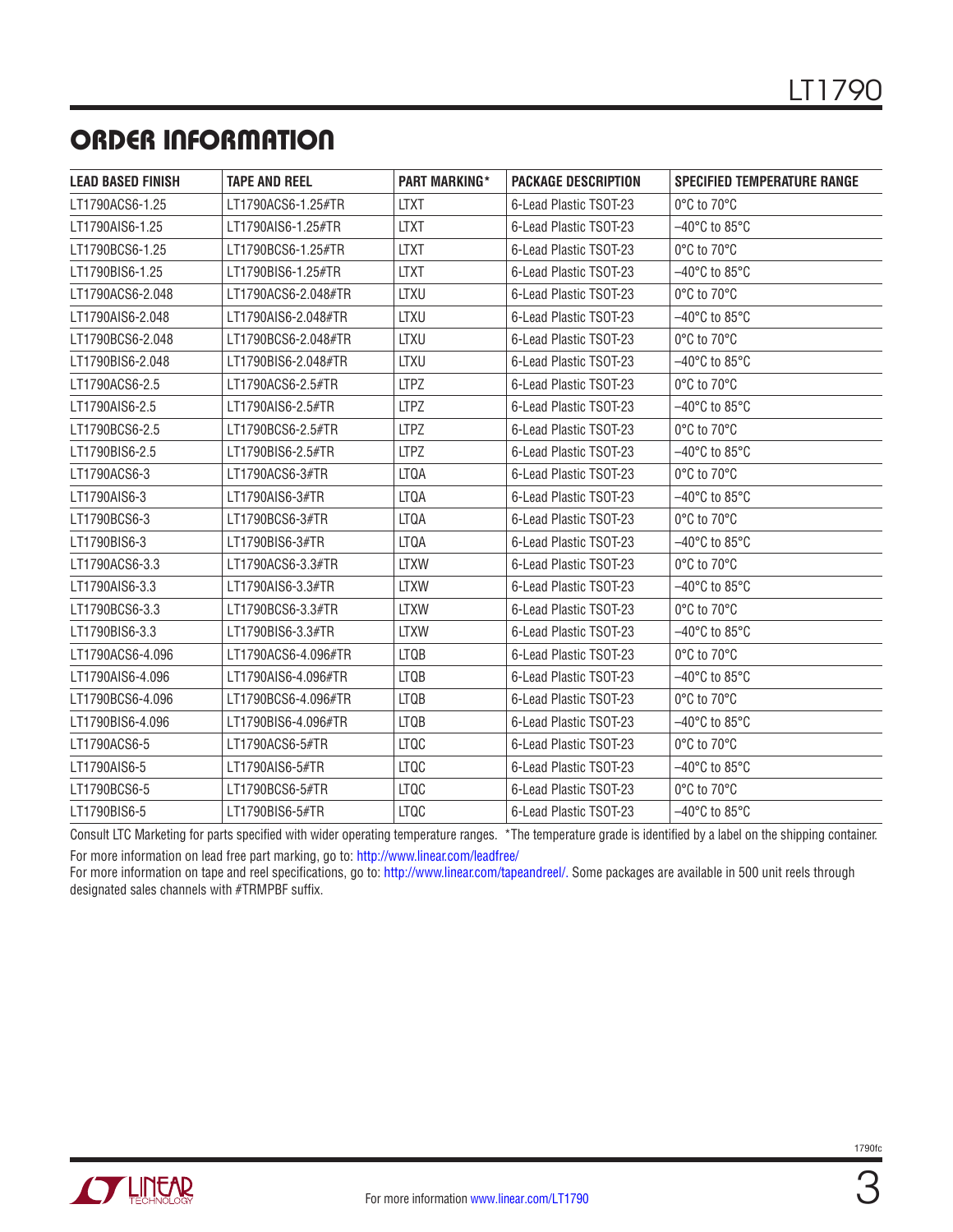# AVAILABLE OPTIONS

|                |                |                       |                              | <b>TEMPERATURE RANGE</b>           |
|----------------|----------------|-----------------------|------------------------------|------------------------------------|
| <b>OUTPUT</b>  | <b>INITIAL</b> | TEMPERATURE           | $0^\circ$ c to 70 $^\circ$ c | $-40^{\circ}$ C TO 85 $^{\circ}$ C |
| <b>VOLTAGE</b> | ACCURACY       | <b>COEFFICIENT</b>    | <b>ORDER PART NUMBER</b>     | <b>ORDER PART NUMBER</b>           |
| 1.250V         | 0.05%          | $10$ ppm/ $\degree$ C | LT1790ACS6-1.25              | LT1790AIS6-1.25                    |
|                | 0.1%           | $25$ ppm/ $\degree$ C | LT1790BCS6-1.25              | LT1790BIS6-1.25                    |
| 2.048V         | 0.05%          | $10$ ppm/ $\degree$ C | LT1790ACS6-2.048             | LT1790AIS6-2.048                   |
|                | 0.1%           | $25$ ppm/ $\degree$ C | LT1790BCS6-2.048             | LT1790BIS6-2.048                   |
| 2.500V         | $0.05\%$       | $10$ ppm/ $\degree$ C | LT1790ACS6-2.5               | LT1790AIS6-2.5                     |
|                | 0.1%           | $25$ ppm/ $\degree$ C | LT1790BCS6-2.5               | LT1790BIS6-2.5                     |
| 3.000V         | 0.05%          | $10$ ppm/ $\degree$ C | LT1790ACS6-3                 | LT1790AIS6-3                       |
|                | 0.1%           | $25$ ppm/ $\degree$ C | LT1790BCS6-3                 | LT1790BIS6-3                       |
| 3.300V         | 0.05%          | $10$ ppm/ $\degree$ C | LT1790ACS6-3.3               | LT1790AIS6-3.3                     |
|                | 0.1%           | $25$ ppm/ $\degree$ C | LT1790BCS6-3.3               | LT1790BIS6-3.3                     |
| 4.096V         | 0.05%          | $10$ ppm/ $\degree$ C | LT1790ACS6-4.096             | LT1790AIS6-4.096                   |
|                | 0.1%           | $25$ ppm/ $\degree$ C | LT1790BCS6-4.096             | LT1790BIS6-4.096                   |
| 5.000V         | 0.05%          | $10$ ppm/ $\degree$ C | LT1790ACS6-5                 | LT1790AIS6-5                       |
|                | 0.1%           | $25$ ppm/ $\degree$ C | LT1790BCS6-5                 | LT1790BIS6-5                       |

#### 1.25V ELECTRICAL CHARACTERISTICS The  $\bullet$  denotes the specifications which apply over the specified **temperature range, otherwise specifications are at TA = 25°C. CL = 1µF and VIN = 2.6V, unless otherwise noted.**

| <b>CONDITIONS</b>                                                                               | MIN                  | <b>TYP</b> | <b>MAX</b>           | <b>UNITS</b>                    |
|-------------------------------------------------------------------------------------------------|----------------------|------------|----------------------|---------------------------------|
| LT1790A                                                                                         | 1.24937<br>$-0.05$   | 1.25       | 1.25062<br>0.05      | V<br>$\frac{0}{0}$              |
| LT1790B                                                                                         | 1.24875<br>$-0.1$    | 1.25       | 1.25125<br>0.1       | $\vee$<br>$\frac{0}{0}$         |
| LT1790AC                                                                                        | 1.24850<br>$-0.12$   | 1.25       | 1.2515<br>0.12       | $\vee$<br>$\frac{0}{0}$         |
| <b>LT1790AI</b>                                                                                 | 1.24781<br>$-0.175$  | 1.25       | 1.25219<br>0.175     | $\vee$<br>$\frac{0}{0}$         |
| LT1790BC                                                                                        | 1.24656<br>$-0.275$  | 1.25       | 1.25344<br>0.275     | $\vee$<br>$\frac{0}{0}$         |
| LT1790BI                                                                                        | 1.24484<br>$-0.4125$ | 1.25       | 1.25516<br>0.4125    | $\vee$<br>$\%$                  |
| $T_{MIN} \leq T_A \leq T_{MAX}$<br>LT1790A<br>LT1790B                                           |                      | 5<br>12    | 10<br>25             | ppm/°C<br>ppm/°C                |
| $2.6V \le V_{IN} \le 18V$                                                                       |                      | 50         | 170<br>220           | ppm/V<br>ppm/V                  |
| $IOUT Source = 5mA, VIN = 2.8V$                                                                 |                      | 100        | 160<br>250           | ppm/mA<br>ppm/mA                |
| $I_{OUT}$ Sink = 1mA, $V_{IN}$ = 3.2V                                                           |                      | 120        | 180<br>250           | ppm/mA<br>ppm/mA                |
| $V_{IN}$ , $\Delta V_{OUT} = 0.1\%$<br>$I_{\text{OUT}} = 0 \text{mA}$<br>$I_{OUT}$ Source = 5mA |                      | 1.95       | 2.15<br>2.50<br>2.90 | V<br>$\vee$<br>$\vee$<br>$\vee$ |
|                                                                                                 |                      |            |                      | 2.95<br>$I_{OUT}$ Sink = 1mA    |

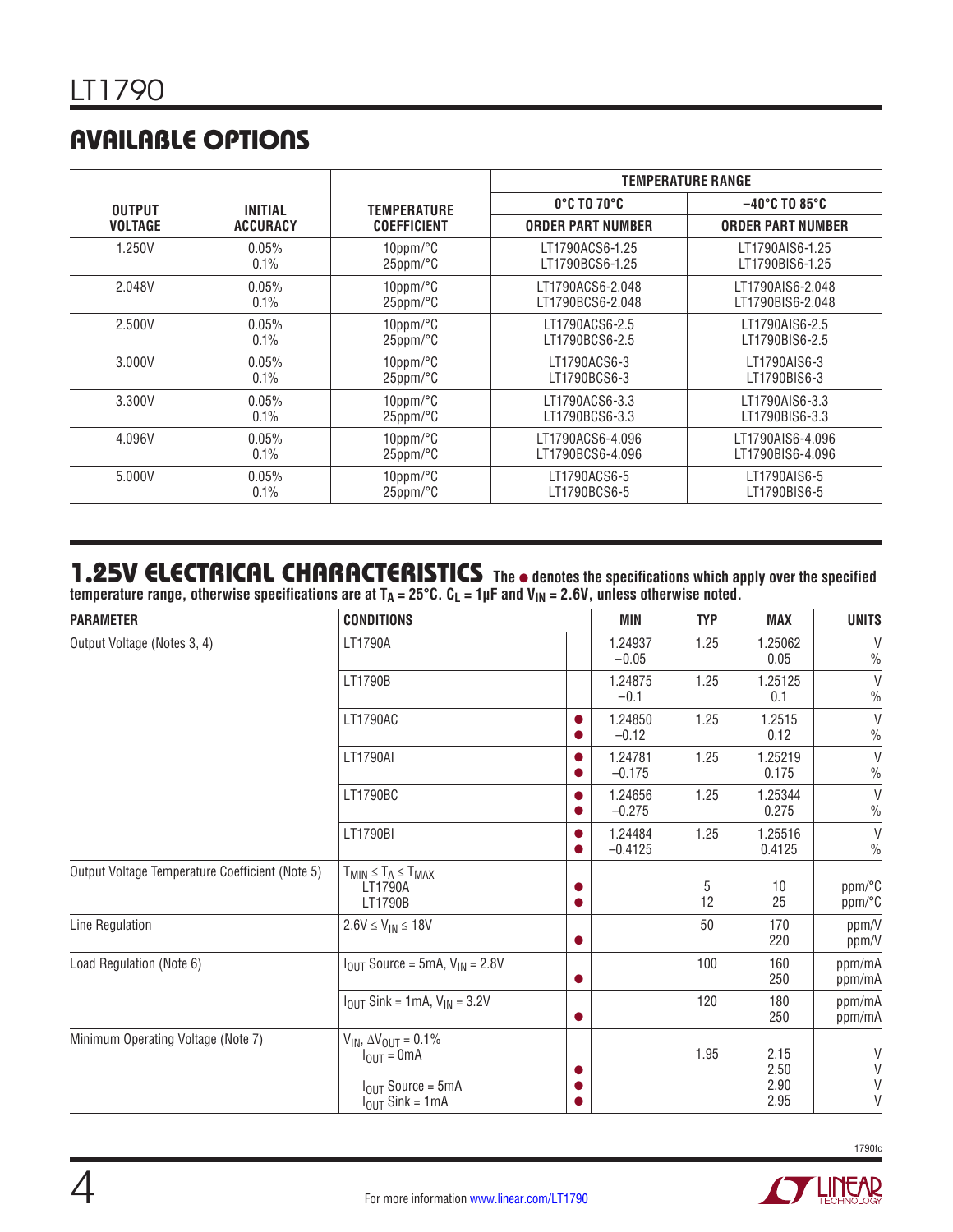#### 1.25V ELECTRICAL CHARACTERISTICS The  $\bullet$  denotes the specifications which apply over the specified

**temperature range, otherwise specifications are at TA = 25°C. CL = 1µF and VIN = 2.6V, unless otherwise noted.**

| <b>CONDITIONS</b><br><b>PARAMETER</b>                        |                                                                                   | MIN | <b>TYP</b> | <b>MAX</b> | <b>UNITS</b>                       |
|--------------------------------------------------------------|-----------------------------------------------------------------------------------|-----|------------|------------|------------------------------------|
| <b>Supply Current</b>                                        | No Load                                                                           |     | 35         | 60<br>75   | μA<br>μA                           |
| Minimum Operating Current-<br>Negative Output (See Figure 7) | $V_{\text{OUT}} = -1.25V, \pm 0.1\%$                                              |     | 100        | 125        | μA                                 |
| Turn-On Time                                                 | $C_{\text{LOAD}} = 1 \mu F$                                                       |     | 250        |            | μs                                 |
| Output Noise (Note 8)                                        | $0.1$ Hz $\leq$ f $\leq$ 10Hz<br>10Hz $\leq$ f $\leq$ 1kHz                        |     | 10<br>14   |            | $\mu V_{P-P}$<br>µV <sub>RMS</sub> |
| Long-Term Drift of Output Voltage (Note 9)                   |                                                                                   |     | 50         |            | ppm/ $\sqrt{k}$ Hr                 |
| Hysteresis (Note 10)                                         | $\Delta T = 0^{\circ}C$ to 70 °C<br>$\Delta T = -40^{\circ}$ C to 85 $^{\circ}$ C |     | 25<br>40   |            | ppm<br>ppm                         |

#### **2.048V ELECTRICAL CHARACTERISTICS** The  $\bullet$  denotes the specifications which apply over the **specified temperature range, otherwise specifications are at TA = 25°C. CL = 1µF and VIN = 2.8V, unless otherwise noted.**

| <b>PARAMETER</b>                                             | <b>CONDITIONS</b>                                                                                                | <b>MIN</b>           | <b>TYP</b> | <b>MAX</b>               | <b>UNITS</b>            |
|--------------------------------------------------------------|------------------------------------------------------------------------------------------------------------------|----------------------|------------|--------------------------|-------------------------|
| Output Voltage (Notes 3, 4)                                  | LT1790A                                                                                                          | 2.04697<br>$-0.05$   | 2.048      | 2.04902<br>0.05          | V<br>$\frac{0}{0}$      |
|                                                              | LT1790B                                                                                                          | 2.04595<br>$-0.1$    | 2.048      | 2.05005<br>0.1           | $\vee$<br>$\frac{0}{0}$ |
|                                                              | LT1790AC                                                                                                         | 2.04554<br>$-0.12$   | 2.048      | 2.05046<br>0.12          | $\vee$<br>$\frac{0}{0}$ |
|                                                              | <b>LT1790AI</b>                                                                                                  | 2.04442<br>$-0.175$  | 2.048      | 2.05158<br>0.175         | $\vee$<br>$\frac{0}{0}$ |
|                                                              | LT1790BC                                                                                                         | 2.04237<br>$-0.275$  | 2.048      | 2.05363<br>0.275         | $\vee$<br>$\frac{0}{0}$ |
|                                                              | LT1790BI                                                                                                         | 2.03955<br>$-0.4125$ | 2.048      | 2.05645<br>0.4125        | $\vee$<br>$\frac{0}{0}$ |
| Output Voltage Temperature Coefficient (Note 5)              | $T_{MIN} \leq T_A \leq T_{MAX}$<br>LT1790A<br>LT1790B                                                            |                      | 5<br>12    | 10<br>25                 | ppm/°C<br>ppm/°C        |
| Line Regulation                                              | $2.8V \le V_{IN} \le 18V$                                                                                        |                      | 50         | 170<br>220               | ppm/V<br>ppm/V          |
| Load Regulation (Note 6)                                     | $IOIII Source = 5mA$                                                                                             |                      | 120        | 200<br>280               | ppm/mA<br>ppm/mA        |
|                                                              | $I_{OIII}$ Sink = 3mA                                                                                            |                      | 130        | 260<br>450               | ppm/mA<br>ppm/mA        |
| Dropout Voltage (Note 7)                                     | $V_{IN} - V_{OUT}$ , $\Delta V_{OUT} = 0.1\%$<br>$I_{OUT} = 0mA$<br>$IOIII Source = 5mA$<br>$I_{OUT}$ Sink = 3mA |                      | 50         | 100<br>500<br>750<br>450 | mV<br>mV<br>mV<br>mV    |
| <b>Supply Current</b>                                        | No Load                                                                                                          |                      | 35         | 60<br>75                 | μA<br>μA                |
| Minimum Operating Current-<br>Negative Output (See Figure 7) | $V_{OIII} = -2.048V, 0.1\%$                                                                                      |                      | 100        | 125                      | μA                      |
| Turn-On Time                                                 | $C_{\text{LOAD}} = 1 \mu F$                                                                                      |                      | 350        |                          | $\mu s$                 |

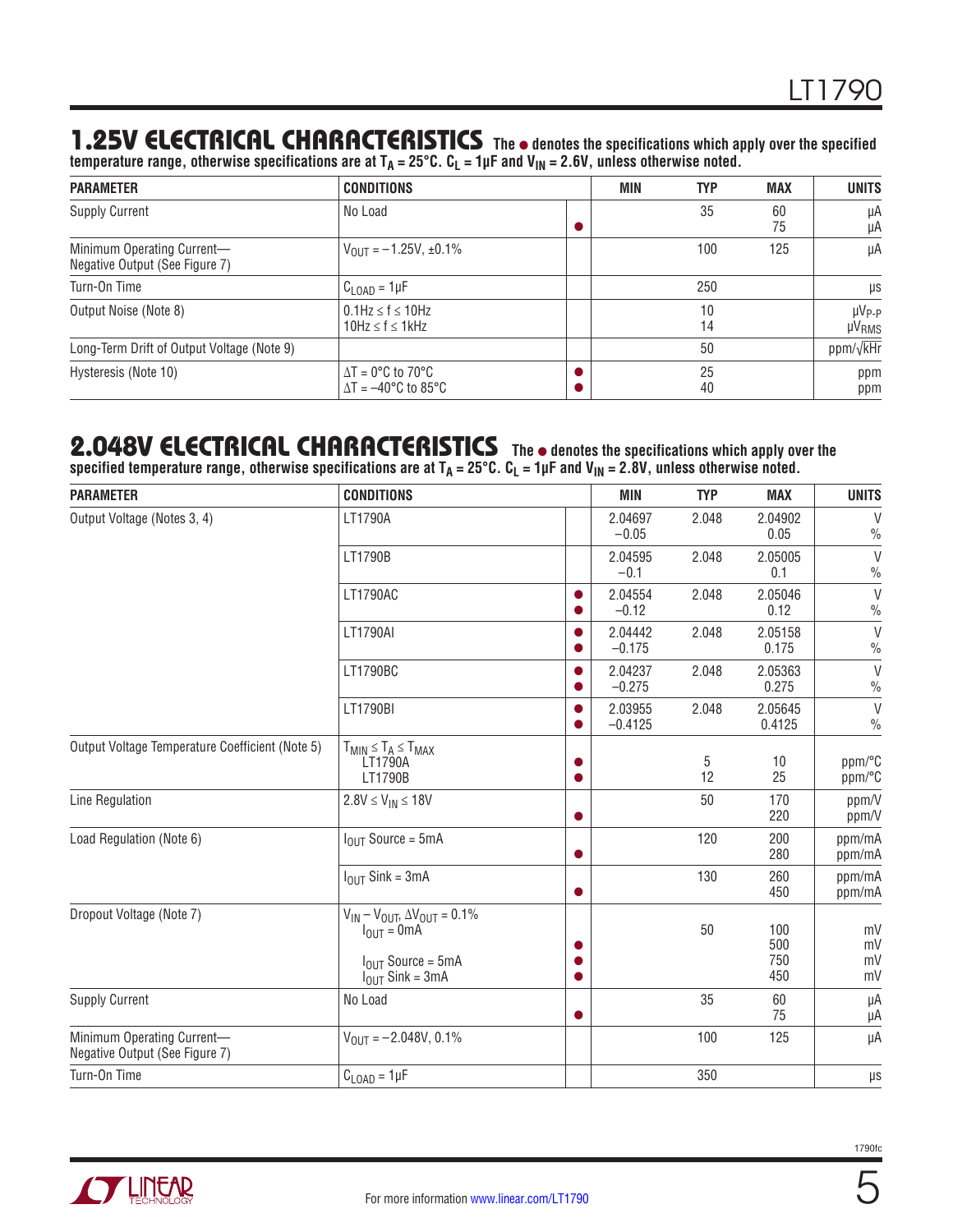### **2.048V ELECTRICAL CHARACTERISTICS** The  $\bullet$  denotes the specifications which apply over the

**specified temperature range, otherwise specifications are at TA = 25°C. CL = 1µF and VIN = 2.8V, unless otherwise noted.**

| <b>PARAMETER</b>                           | <b>CONDITIONS</b>                                                                              | MIN | <b>TYP</b> | <b>MAX</b> | <b>UNITS</b>                  |
|--------------------------------------------|------------------------------------------------------------------------------------------------|-----|------------|------------|-------------------------------|
| Output Noise (Note 8)                      | $0.1$ Hz $\leq$ f $\leq$ 10Hz<br>$10Hz \le f \le 1kHz$                                         |     | -22<br>41  |            | $\mu V_{P-P}$<br><b>µVRMS</b> |
| Long-Term Drift of Output Voltage (Note 9) |                                                                                                |     | 50         |            | ppm/ $\sqrt{kHr}$             |
| Hysteresis (Note 10)                       | $\Delta T = 0^{\circ}$ C to 70 $^{\circ}$ C<br>$^{\circ}$ $\Delta$ T = $-40^{\circ}$ C to 85°C |     | 25<br>40   |            | ppm<br>ppm                    |

#### 2.5V ELECTRICAL CHARACTERISTICS The  $\bullet$  denotes the specifications which apply over the specified

temperature range, otherwise specifications are at T<sub>A</sub> = 25°C. C<sub>L</sub> = 1µF and V<sub>IN</sub> = 3V, unless otherwise noted.

| <b>PARAMETER</b>                                             | <b>CONDITIONS</b>                                                                                                                        | <b>MIN</b>           | <b>TYP</b> | <b>MAX</b>               | <b>UNITS</b>                  |
|--------------------------------------------------------------|------------------------------------------------------------------------------------------------------------------------------------------|----------------------|------------|--------------------------|-------------------------------|
| Output Voltage (Notes 3, 4)                                  | LT1790A                                                                                                                                  | 2.49875<br>$-0.05$   | 2.5        | 2.50125<br>0.05          | $\vee$<br>$\frac{0}{0}$       |
|                                                              | LT1790B                                                                                                                                  | 2.4975<br>$-0.1$     | 2.5        | 2.5025<br>0.1            | $\vee$<br>$\frac{0}{0}$       |
|                                                              | LT1790AC                                                                                                                                 | 2.4970<br>$-0.12$    | 2.5        | 2.5030<br>0.12           | $\vee$<br>$\frac{0}{0}$       |
|                                                              | LT1790AI                                                                                                                                 | 2.49563<br>$-0.175$  | 2.5        | 2.50438<br>0.175         | $\vee$<br>$\frac{0}{0}$       |
|                                                              | LT1790BC                                                                                                                                 | 2.49313<br>$-0.275$  | 2.5        | 2.50688<br>0.275         | $\vee$<br>$\frac{0}{0}$       |
|                                                              | LT1790BI                                                                                                                                 | 2.48969<br>$-0.4125$ | 2.5        | 2.51031<br>0.4125        | $\vee$<br>$\frac{0}{0}$       |
| Output Voltage Temperature Coefficient (Note 5)              | $T_{MIN} \leq T_A \leq T_{MAX}$<br>LT1790A<br>LT1790B                                                                                    |                      | 5<br>12    | 10<br>25                 | ppm/°C<br>ppm/°C              |
| Line Regulation                                              | $3V \leq V_{IN} \leq 18V$                                                                                                                |                      | 50         | 170<br>220               | ppm/V<br>ppm/V                |
| Load Regulation (Note 6)                                     | $IOIII Source = 5mA$                                                                                                                     |                      | 80         | 160<br>250               | ppm/mA<br>ppm/mA              |
|                                                              | $I_{OUT}$ Sink = 3mA                                                                                                                     |                      | 70         | 110<br>300               | ppm/mA<br>ppm/mA              |
| Dropout Voltage (Note 7)                                     | $V_{IN} - V_{OUT}$ , $\Delta V_{OUT} = 0.1\%$<br>$I_{\text{OUT}} = 0 \text{mA}$<br>$I_{OUT}$ Source = 5mA<br>$I_{\text{OUT}}$ Sink = 3mA |                      | 50         | 100<br>120<br>450<br>250 | mV<br>mV<br>mV<br>mV          |
| <b>Supply Current</b>                                        | No Load                                                                                                                                  |                      | 35         | 60<br>80                 | μA<br>μA                      |
| Minimum Operating Current-<br>Negative Output (See Figure 7) | $V_{OUT} = -2.5V, 0.1%$                                                                                                                  |                      | 100        | 125                      | μA                            |
| Turn-On Time                                                 | $C_{\text{LOAD}} = 1 \mu F$                                                                                                              |                      | 700        |                          | $\mu s$                       |
| Output Noise (Note 8)                                        | $0.1$ Hz $\leq$ f $\leq$ 10Hz<br>$10Hz \le f \le 1kHz$                                                                                   |                      | 32<br>48   |                          | $\mu V_{P-P}$<br><b>µVRMS</b> |
| Long-Term Drift of Output Voltage (Note 9)                   |                                                                                                                                          |                      | 50         |                          | ppm/ $\sqrt{kHF}$             |
| Hysteresis (Note 10)                                         | $\Delta T = 0$ °C to 70°C<br>$\Delta T = -40^{\circ}$ C to 85°C                                                                          |                      | 25<br>40   |                          | ppm<br>ppm                    |



**STATE AREA**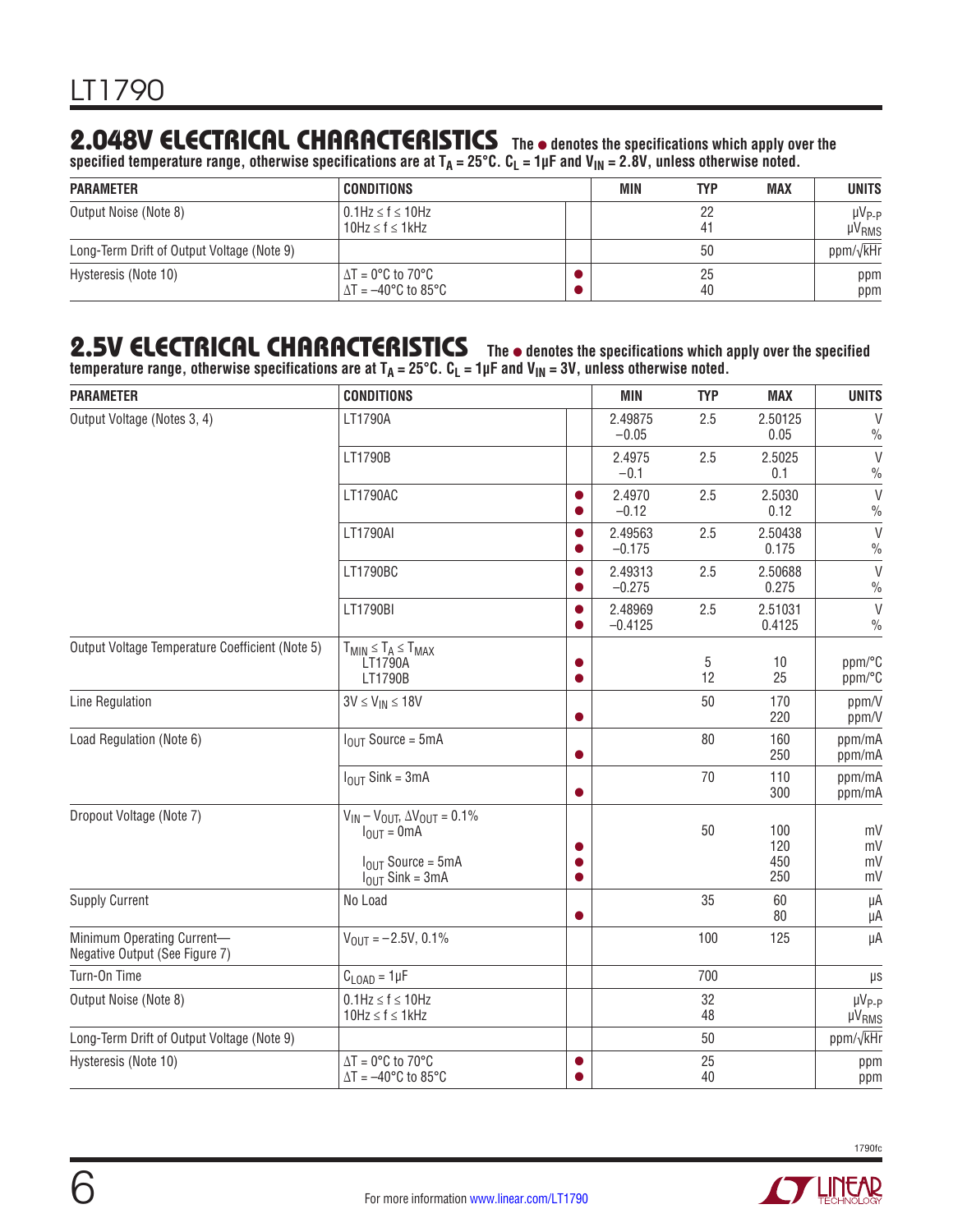#### **3V ELECTRICAL CHARACTERISTICS** The  $\bullet$  denotes the specifications which apply over the specified

**temperature range, otherwise specifications are at TA = 25°C. CL = 1µF and VIN = 3.5V, unless otherwise noted.**

| <b>PARAMETER</b>                                             | <b>CONDITIONS</b>                                                                                                       |   | <b>MIN</b>           | <b>TYP</b> | MAX                      | <b>UNITS</b>                      |
|--------------------------------------------------------------|-------------------------------------------------------------------------------------------------------------------------|---|----------------------|------------|--------------------------|-----------------------------------|
| Output Voltage (Notes 3, 4)                                  | LT1790A                                                                                                                 |   | 2.9985<br>$-0.05$    | 3          | 3.0015<br>0.05           | $\vee$<br>$\frac{0}{0}$           |
|                                                              | LT1790B                                                                                                                 |   | 2.9970<br>$-0.10$    | 3          | 3.0030<br>0.10           | $\vee$<br>$\frac{0}{0}$           |
|                                                              | LT1790AC                                                                                                                |   | 2.99640<br>$-0.12$   | 3          | 3.00360<br>0.12          | $\vee$<br>$\frac{0}{0}$           |
|                                                              | LT1790AI                                                                                                                |   | 2.99475<br>$-0.175$  | 3          | 3.00525<br>0.175         | $\vee$<br>$\%$                    |
|                                                              | LT1790BC                                                                                                                | 0 | 2.99175<br>$-0.275$  | 3          | 3.00825<br>0.275         | $\vee$<br>$\frac{0}{0}$           |
|                                                              | LT1790BI                                                                                                                | 0 | 2.98763<br>$-0.4125$ | 3          | 3.01238<br>0.4125        | $\vee$<br>$\frac{0}{0}$           |
| Output Voltage Temperature Coefficient (Note 5)              | $T_{MIN} \leq T_A \leq T_{MAX}$<br>LT1790A<br>LT1790B                                                                   |   |                      | 5<br>12    | 10<br>25                 | ppm/°C<br>ppm/°C                  |
| Line Regulation                                              | $3.5V \leq V_{IN} \leq 18V$                                                                                             |   |                      | 50         | 170<br>220               | ppm/V<br>ppm/V                    |
| Load Regulation (Note 6)                                     | $IOUT Source = 5mA$                                                                                                     |   |                      | 80         | 160<br>250               | ppm/mA<br>ppm/mA                  |
|                                                              | $IOUT$ Sink = 3mA                                                                                                       | 0 |                      | 70         | 110<br>300               | ppm/mA<br>ppm/mA                  |
| Dropout Voltage (Note 7)                                     | $V_{IN} - V_{OUT}$ , $\Delta V_{OUT} = 0.1\%$<br>$I_{OUT} = 0mA$<br>$IOIII Source = 5mA$<br>$I_{\text{OUT}}$ Sink = 3mA |   |                      | 50         | 100<br>120<br>450<br>250 | mV<br>mV<br>mV<br>mV              |
| <b>Supply Current</b>                                        | No Load                                                                                                                 |   |                      | 35         | 60<br>80                 | μA<br>μA                          |
| Minimum Operating Current-<br>Negative Output (See Figure 7) | $V_{\text{OUT}} = -3V, 0.1\%$                                                                                           |   |                      | 100        | 125                      | μA                                |
| Turn-On Time                                                 | $C_{\text{LOAD}} = 1 \mu F$                                                                                             |   |                      | 700        |                          | $\mu$ s                           |
| Output Noise (Note 8)                                        | $0.1$ Hz $\leq f \leq 10$ Hz<br>$10Hz \le f \le 1kHz$                                                                   |   |                      | 50<br>56   |                          | µV <sub>P-P</sub><br><b>µVRMS</b> |
| Long-Term Drift of Output Voltage (Note 9)                   |                                                                                                                         |   |                      | 50         |                          | ppm/ $\sqrt{k}$ Hr                |
| Hysteresis (Note 10)                                         | $\Delta T = 0$ °C to 70°C<br>$\Delta T = -40^{\circ}$ C to 85°C                                                         | ● |                      | 25<br>40   |                          | ppm<br>ppm                        |

7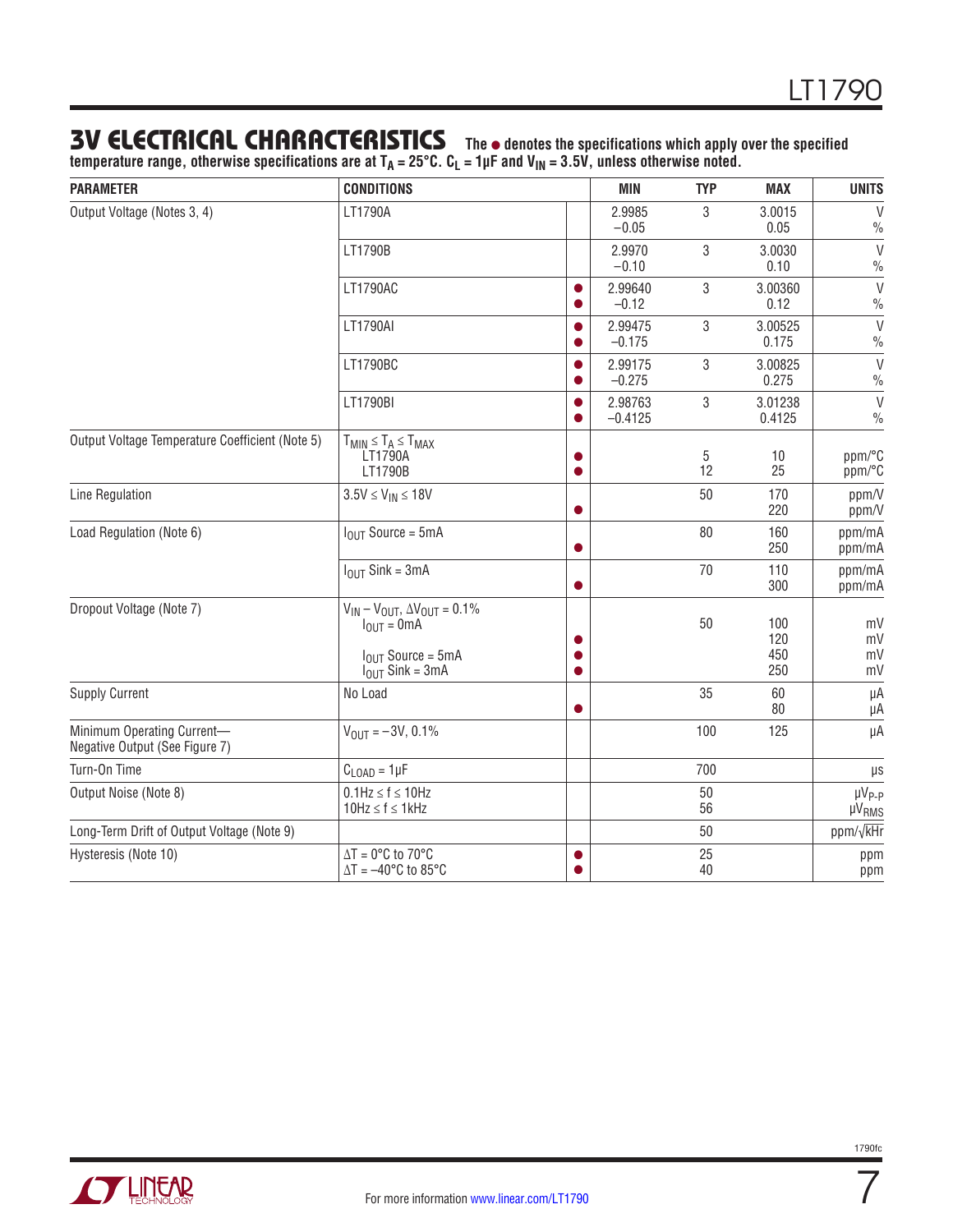#### **3.3V ELECTRICAL CHARACTERISTICS** The  $\bullet$  denotes the specifications which apply over the specified

**temperature range, otherwise specifications are at TA = 25°C. CL = 1µF and VIN = 3.8V, unless otherwise noted.**

| <b>PARAMETER</b>                                             | <b>CONDITIONS</b>                                                                                                                        |   | <b>MIN</b>           | <b>TYP</b> | MAX                      | <b>UNITS</b>                                 |
|--------------------------------------------------------------|------------------------------------------------------------------------------------------------------------------------------------------|---|----------------------|------------|--------------------------|----------------------------------------------|
| Output Voltage (Notes 3, 4)                                  | LT1790A                                                                                                                                  |   | 3.29835<br>$-0.05$   | 3.3        | 3.30165<br>0.05          | $\vee$<br>$\frac{0}{0}$                      |
|                                                              | LT1790B                                                                                                                                  |   | 3.2967<br>$-0.10$    | 3.3        | 3.3033<br>0.10           | $\vee$<br>$\frac{0}{0}$                      |
|                                                              | LT1790AC                                                                                                                                 |   | 3.29604<br>$-0.120$  | 3.3        | 3.30396<br>0.120         | $\vee$<br>$\frac{0}{0}$                      |
|                                                              | LT1790AI                                                                                                                                 |   | 3.29423<br>$-0.175$  | 3.3        | 3.30578<br>0.175         | $\vee$<br>$\frac{0}{0}$                      |
|                                                              | LT1790BC                                                                                                                                 |   | 3.29093<br>$-0.275$  | 3.3        | 3.30908<br>0.275         | $\vee$<br>$\frac{0}{0}$                      |
|                                                              | LT1790BI                                                                                                                                 | 0 | 3.28639<br>$-0.4125$ | 3.3        | 3.31361<br>0.4125        | $\vee$<br>$\frac{0}{0}$                      |
| Output Voltage Temperature Coefficient (Note 5)              | $T_{MIN} \leq T_A \leq T_{MAX}$<br>LT1790A<br>LT1790B                                                                                    |   |                      | 5<br>12    | 10<br>25                 | ppm/°C<br>ppm/°C                             |
| Line Regulation                                              | $3.8V \leq V_{IN} \leq 18V$                                                                                                              |   |                      | 50         | 170<br>220               | ppm/V<br>ppm/V                               |
| Load Regulation (Note 6)                                     | $IOUT Source = 5mA$                                                                                                                      |   |                      | 80         | 160<br>250               | ppm/mA<br>ppm/mA                             |
|                                                              | $I_{OUT}$ Sink = 3mA                                                                                                                     |   |                      | 70         | 110<br>300               | ppm/mA<br>ppm/mA                             |
| Dropout Voltage (Note 7)                                     | $V_{IN} - V_{OUT}$ , $\Delta V_{OUT} = 0.1\%$<br>$I_{\text{OUT}} = 0 \text{mA}$<br>$I_{OUT}$ Source = 5mA<br>$I_{\text{OUT}}$ Sink = 3mA |   |                      | 50         | 100<br>120<br>450<br>250 | mV<br>mV<br>mV<br>mV                         |
| <b>Supply Current</b>                                        | No Load                                                                                                                                  |   |                      | 35         | 60<br>80                 | μA<br>μA                                     |
| Minimum Operating Current-<br>Negative Output (See Figure 7) | $V_{\text{OUT}} = -3.3V, 0.1\%$                                                                                                          |   |                      | 100        | 125                      | μA                                           |
| Turn-On Time                                                 | $C_{\text{LOAD}} = 1 \mu F$                                                                                                              |   |                      | 700        |                          | $\mu s$                                      |
| Output Noise (Note 8)                                        | $0.1$ Hz $\leq f \leq 10$ Hz<br>$10Hz \le f \le 1kHz$                                                                                    |   |                      | 50<br>67   |                          | µV <sub>P-P</sub><br><b>µV<sub>RMS</sub></b> |
| Long-Term Drift of Output Voltage (Note 9)                   |                                                                                                                                          |   |                      | 50         |                          | ppm/ $\sqrt{k}$ Hr                           |
| Hysteresis (Note 10)                                         | $\Delta T = 0$ °C to 70°C<br>$\Delta T = -40^{\circ}$ C to 85°C                                                                          |   |                      | 25<br>40   |                          | ppm<br>ppm                                   |

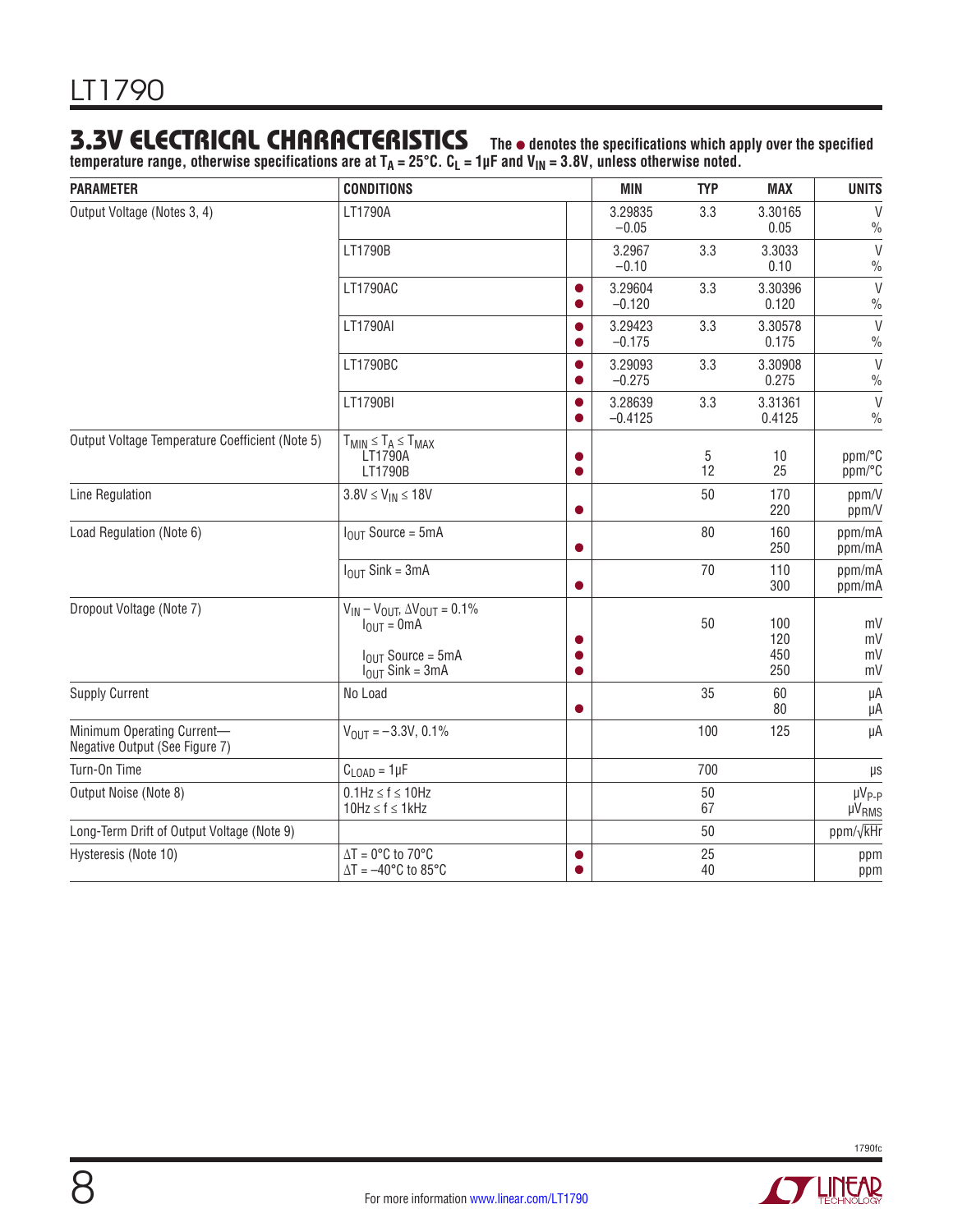#### 4.096V ELECTRICAL CHARACTERISTICS The  $\bullet$  denotes the specifications which apply over the

**specified temperature range, otherwise specifications are at TA = 25°C. CL = 1µF and VIN = 4.6V, unless otherwise noted.**

| <b>PARAMETER</b>                                             | <b>CONDITIONS</b>                                                                                                       |           | <b>MIN</b>           | <b>TYP</b> | <b>MAX</b>               | <b>UNITS</b>                      |
|--------------------------------------------------------------|-------------------------------------------------------------------------------------------------------------------------|-----------|----------------------|------------|--------------------------|-----------------------------------|
| Output Voltage (Notes 3, 4)                                  | LT1790A                                                                                                                 |           | 4.094<br>$-0.05$     | 4.096      | 4.098<br>0.05            | $\vee$<br>$\frac{0}{0}$           |
|                                                              | LT1790B                                                                                                                 |           | 4.092<br>$-0.10$     | 4.096      | 4.10<br>0.10             | $\vee$<br>$\frac{0}{0}$           |
|                                                              | LT1790AC                                                                                                                |           | 4.09108<br>$-0.120$  | 4.096      | 4.10092<br>0.120         | $\vee$<br>$\frac{0}{0}$           |
|                                                              | LT1790AI                                                                                                                |           | 4.08883<br>$-0.175$  | 4.096      | 4.10317<br>0.175         | $\vee$<br>$\frac{0}{0}$           |
|                                                              | LT1790BC                                                                                                                |           | 4.08474<br>$-0.275$  | 4.096      | 4.10726<br>0.275         | $\vee$<br>$\frac{0}{0}$           |
|                                                              | LT1790BI                                                                                                                |           | 4.07910<br>$-0.4125$ | 4.096      | 4.11290<br>0.4125        | $\vee$<br>$\frac{0}{0}$           |
| Output Voltage Temperature Coefficient (Note 5)              | $T_{MIN} \leq T_A \leq T_{MAX}$<br>LT1790A<br>LT1790B                                                                   |           |                      | 5<br>12    | 10<br>25                 | ppm/°C<br>ppm/°C                  |
| Line Regulation                                              | $4.6V \le V_{IN} \le 18V$                                                                                               | 0         |                      | 50         | 170<br>220               | ppm/V<br>ppm/V                    |
| Load Regulation (Note 6)                                     | $IOUT Source = 5mA$                                                                                                     | $\bullet$ |                      | 80         | 160<br>250               | ppm/mA<br>ppm/mA                  |
|                                                              | $I_{OUT}$ Sink = 3mA                                                                                                    | $\bullet$ |                      | 70         | 110<br>300               | ppm/mA<br>ppm/mA                  |
| Dropout Voltage (Note 7)                                     | $V_{IN} - V_{OUT}$ , $\Delta V_{OUT} = 0.1\%$<br>$I_{OUT} = 0mA$<br>$IOIII Source = 5mA$<br>$I_{\text{OUT}}$ Sink = 3mA |           |                      | 50         | 100<br>120<br>450<br>250 | mV<br>mV<br>mV<br>mV              |
| <b>Supply Current</b>                                        | No Load                                                                                                                 | 0         |                      | 35         | 60<br>80                 | μA<br>μA                          |
| Minimum Operating Current-<br>Negative Output (See Figure 7) | $V_{\text{OUT}} = -4.096V, 0.1\%$                                                                                       |           |                      | 100        | 125                      | μA                                |
| Turn-On Time                                                 | $C_{\text{LOAD}} = 1 \mu F$                                                                                             |           |                      | 700        |                          | $\mu s$                           |
| Output Noise (Note 8)                                        | $0.1$ Hz $\leq$ f $\leq$ 10Hz<br>$10Hz \le f \le 1kHz$                                                                  |           |                      | 60<br>89   |                          | µV <sub>P-P</sub><br><b>µVRMS</b> |
| Long-Term Drift of Output Voltage (Note 9)                   |                                                                                                                         |           |                      | 50         |                          | ppm/ $\sqrt{k}$ Hr                |
| Hysteresis (Note 10)                                         | $\Delta T = 0$ °C to 70°C<br>$\Delta T = -40^{\circ}C$ to 85°C                                                          | ●         |                      | 25<br>40   |                          | ppm<br>ppm                        |

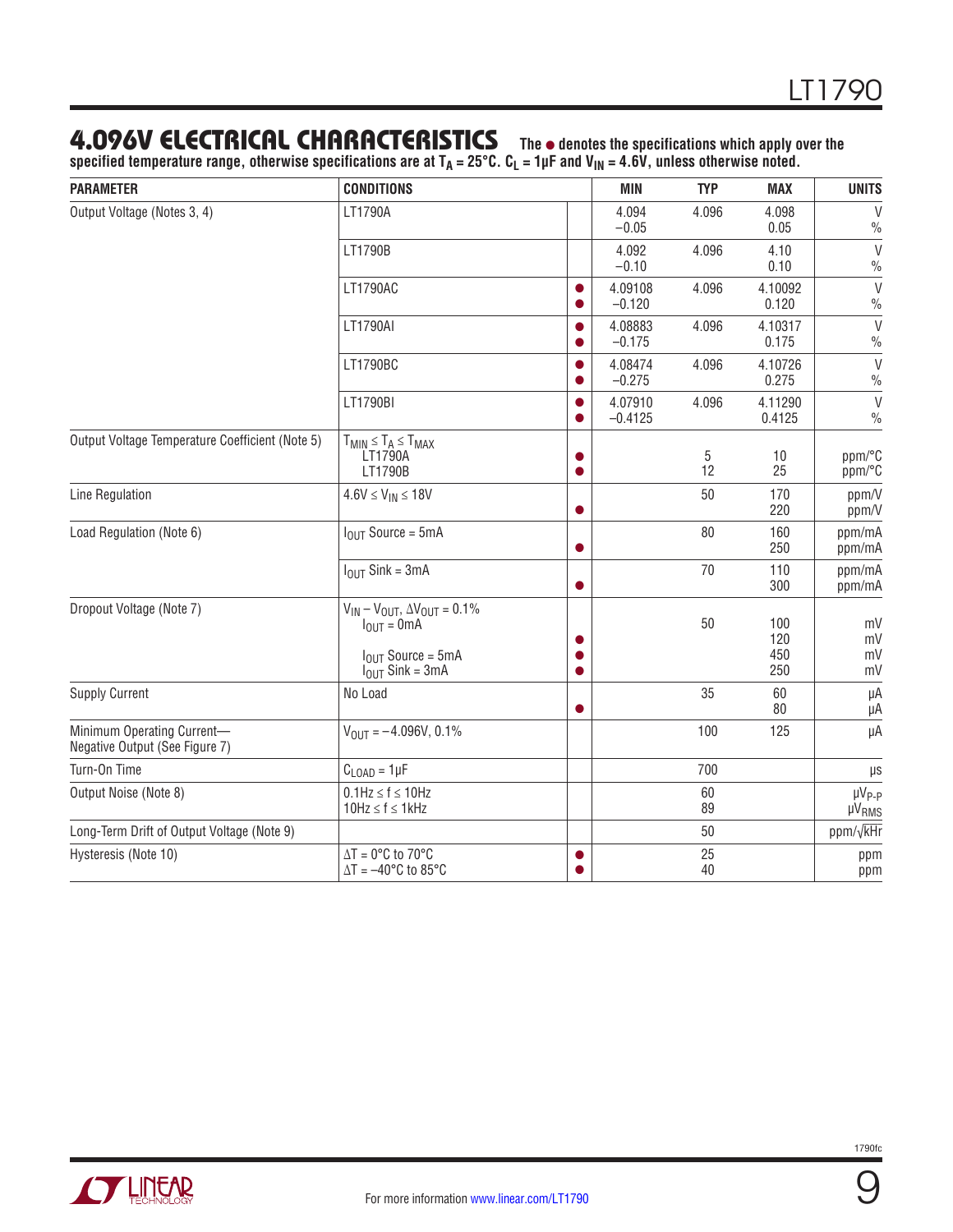### **5V ELECTRICAL CHARACTERISTICS** The  $\bullet$  denotes the specifications which apply over the specified

**temperature range, otherwise specifications are at TA = 25°C. CL = 1µF and VIN = 5.5V, unless otherwise noted.**

| <b>PARAMETER</b>                                             | <b>CONDITIONS</b>                                                                                                               | <b>MIN</b>           | <b>TYP</b> | <b>MAX</b>               | <b>UNITS</b>                      |
|--------------------------------------------------------------|---------------------------------------------------------------------------------------------------------------------------------|----------------------|------------|--------------------------|-----------------------------------|
| Output Voltage (Notes 3, 4)                                  | LT1790A                                                                                                                         | 4.9975<br>$-0.05$    | 5          | 5.0025<br>0.05           | $\vee$<br>$\frac{0}{0}$           |
|                                                              | LT1790B                                                                                                                         | 4.995<br>$-0.10$     | 5          | 5.005<br>0.10            | $\vee$<br>$\frac{0}{0}$           |
|                                                              | LT1790AC                                                                                                                        | 4.99400<br>$-0.120$  | 5          | 5.00600<br>0.120         | $\vee$<br>$\%$                    |
|                                                              | LT1790AI                                                                                                                        | 4.99125<br>$-0.175$  | 5          | 5.00875<br>0.175         | $\vee$<br>$\frac{0}{0}$           |
|                                                              | LT1790BC                                                                                                                        | 4.98625<br>$-0.275$  | 5          | 5.01375<br>0.275         | $\vee$<br>$\frac{0}{0}$           |
|                                                              | LT1790BI                                                                                                                        | 4.97938<br>$-0.4125$ | 5          | 5.02063<br>0.4125        | $\vee$<br>$\frac{0}{0}$           |
| Output Voltage Temperature Coefficient (Note 5)              | $T_{MIN} \leq T_A \leq T_{MAX}$<br>LT1790A<br>LT1790B                                                                           |                      | 5<br>12    | 10<br>25                 | ppm/°C<br>ppm/°C                  |
| Line Regulation                                              | $5.5V \leq V_{IN} \leq 18V$                                                                                                     |                      | 50         | 170<br>220               | ppm/V<br>ppm/V                    |
| Load Regulation (Note 6)                                     | $IOIII Source = 5mA$                                                                                                            |                      | 80         | 160<br>250               | ppm/mA<br>ppm/mA                  |
|                                                              | $I_{OIII}$ Sink = 3mA                                                                                                           |                      | 70         | 110<br>300               | ppm/mA<br>ppm/mA                  |
| Dropout Voltage (Note 7)                                     | $V_{IN} - V_{OUT}$ , $\Delta V_{OUT} = 0.1\%$<br>$I_{\text{OUT}} = 0 \text{mA}$<br>$IOIII Source = 5mA$<br>$I_{OUT}$ Sink = 3mA |                      | 50         | 100<br>120<br>450<br>250 | mV<br>mV<br>mV<br>mV              |
| <b>Supply Current</b>                                        | No Load                                                                                                                         |                      | 35         | 60<br>80                 | μA<br>μA                          |
| Minimum Operating Current-<br>Negative Output (See Figure 7) | $V_{\text{OUT}} = -5V, 0.1\%$                                                                                                   |                      | 100        | 125                      | μA                                |
| Turn-On Time                                                 | $C_{\text{LOAD}} = 1 \mu F$                                                                                                     |                      | 700        |                          | $\mu$ s                           |
| Output Noise (Note 8)                                        | $0.1$ Hz $\leq$ f $\leq$ 10Hz<br>$10Hz \le f \le 1kHz$                                                                          |                      | 80<br>118  |                          | µV <sub>P-P</sub><br><b>µVRMS</b> |
| Long-Term Drift of Output Voltage (Note 9)                   |                                                                                                                                 |                      | 50         |                          | ppm/ $\sqrt{k}$ Hr                |
| Hysteresis (Note 10)                                         | $\Delta T = 0$ °C to 70°C<br>$\Delta T = -40^{\circ}C$ to 85°C                                                                  |                      | 25<br>40   |                          | ppm<br>ppm                        |

**Note 1:** Stresses beyond those listed under Absolute Maximum Ratings may cause permanent damage to the device. Exposure to any Absolute Maximum Rating condition for extended periods may affect device reliability and lifetime.

**Note 2:** The LT1790 is guaranteed functional over the operating temperature range of –40°C to 125°C. The LT1790-1.25 at 125°C is typically less than 2% above the nominal voltage. The other voltage options are typically less than 0.25% above their nominal voltage.

10

**Note 3:** If the part is stored outside of the specified temperature range, the output voltage may shift due to hysteresis.

**Note 4:** ESD (Electrostatic Discharge) sensitive device. Extensive use of ESD protection devices are used internal to the LT1790, however, high electrostatic discharge can damage or degrade the device. Use proper ESD handling precautions.

**Note 5:** Temperature coefficient is measured by dividing the change in output voltage by the specified temperature range. Incremental slope is also measured at 25°C.

**Note 6:** Load regulation is measured on a pulse basis from no load to the specified load current. Output changes due to die temperature change must be taken into account separately.

**Note 7:** Excludes load regulation errors.

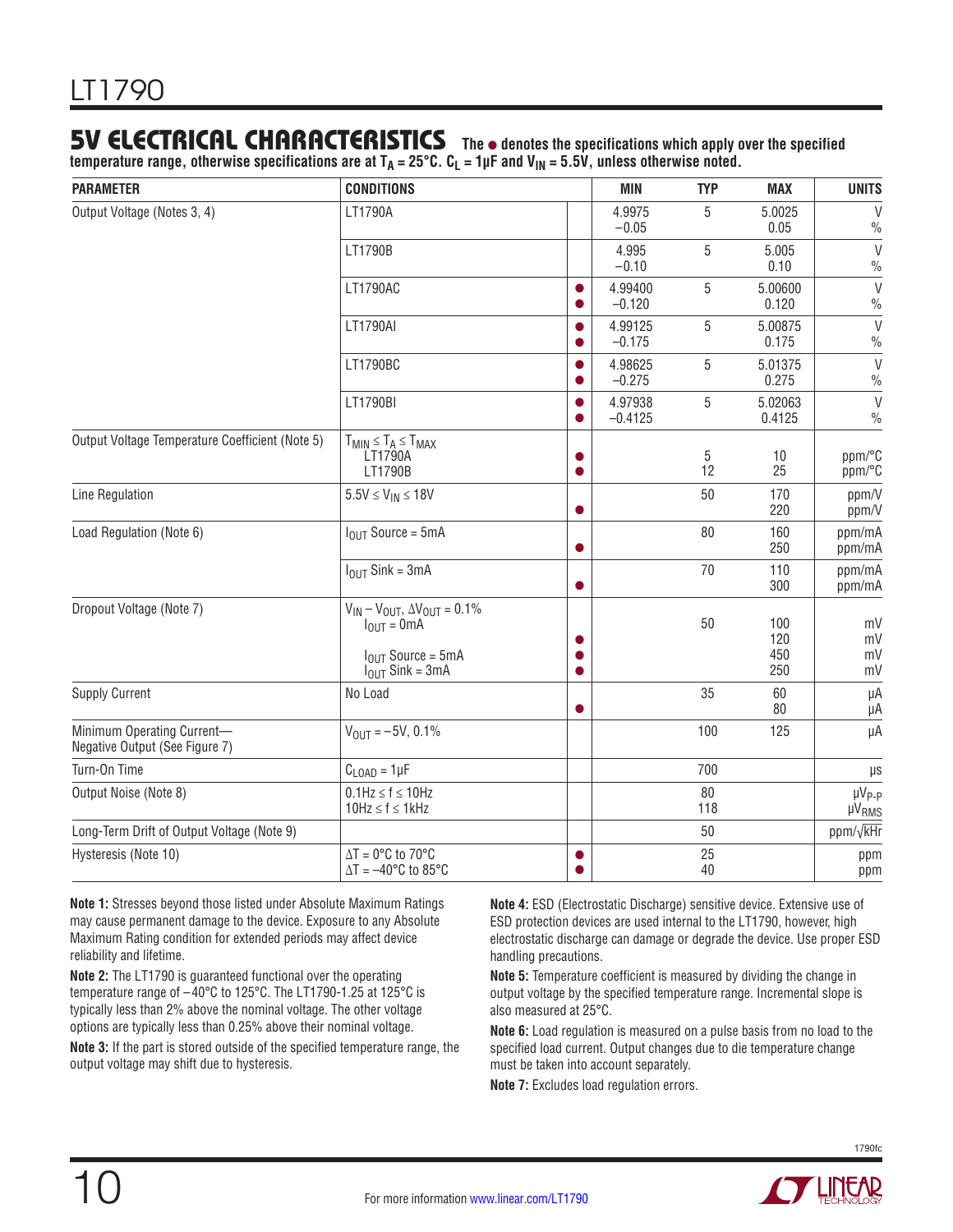# ELECTRICAL CHARACTERISTICS

**Note 8:** Peak-to-peak noise is measured with a single pole highpass filter at 0.1Hz and a 2-pole lowpass filter at 10Hz. The unit is enclosed in a still air environment to eliminate thermocouple effects on the leads. The test time is 10 seconds. Integrated RMS noise is measured from 10Hz to 1kHz with the HP3561A analyzer.

**Note 9:** Long-term drift typically has a logarithmic characteristic and therefore changes after 1000 hours tend to be smaller than before that time. Long-term drift is affected by differential stress between the IC and the board material created during board assembly. See the Applications Information section.

**Note 10:** Hysteresis in the output voltage is created by package stress that differs depending on whether the IC was previously at a higher or lower temperature. Output voltage is always measured at 25°C, but the IC is cycled to 85°C or –40°C before a successive measurements. Hysteresis is roughly proportional to the square of the temperature change. Hysteresis is not a problem for operational temperature excursions where the instrument might be stored at high or low temperature. See the Applications Information section.

# 1.25V TYPICAL PERFORMANCE CHARACTERISTICS

**Each of the voltage options have similar performance curves. For the 3V, 3.3V and the 4.096V options, the curves can be estimated based on the 2.5V and 5V curves.**



11

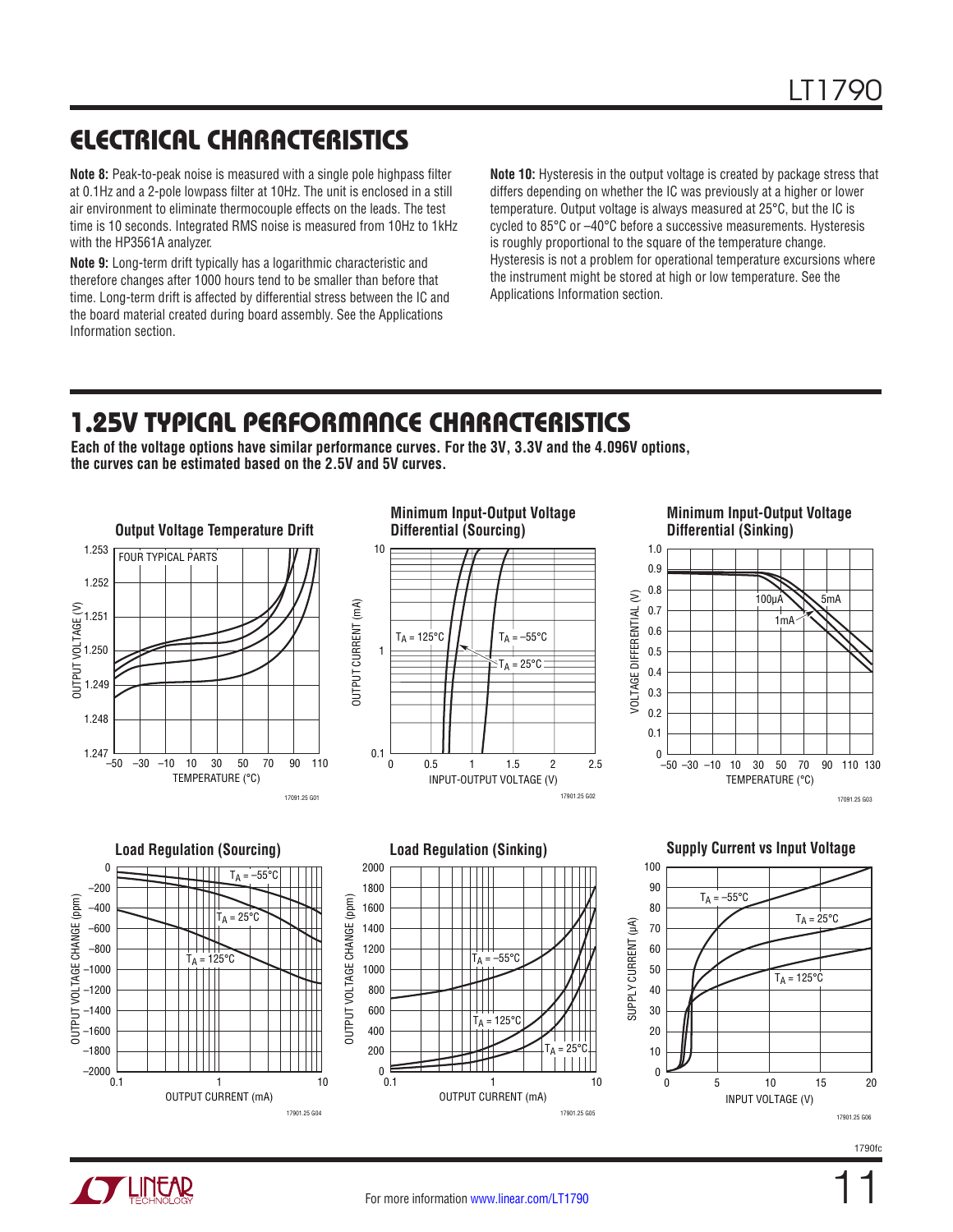# 1.25V TYPICAL PERFORMANCE CHARACTERISTICS

**Each of the voltage options have similar performance curves. For the 3V, 3.3V and the 4.096V options, the curves can be estimated based on the 2.5V and 5V curves.**







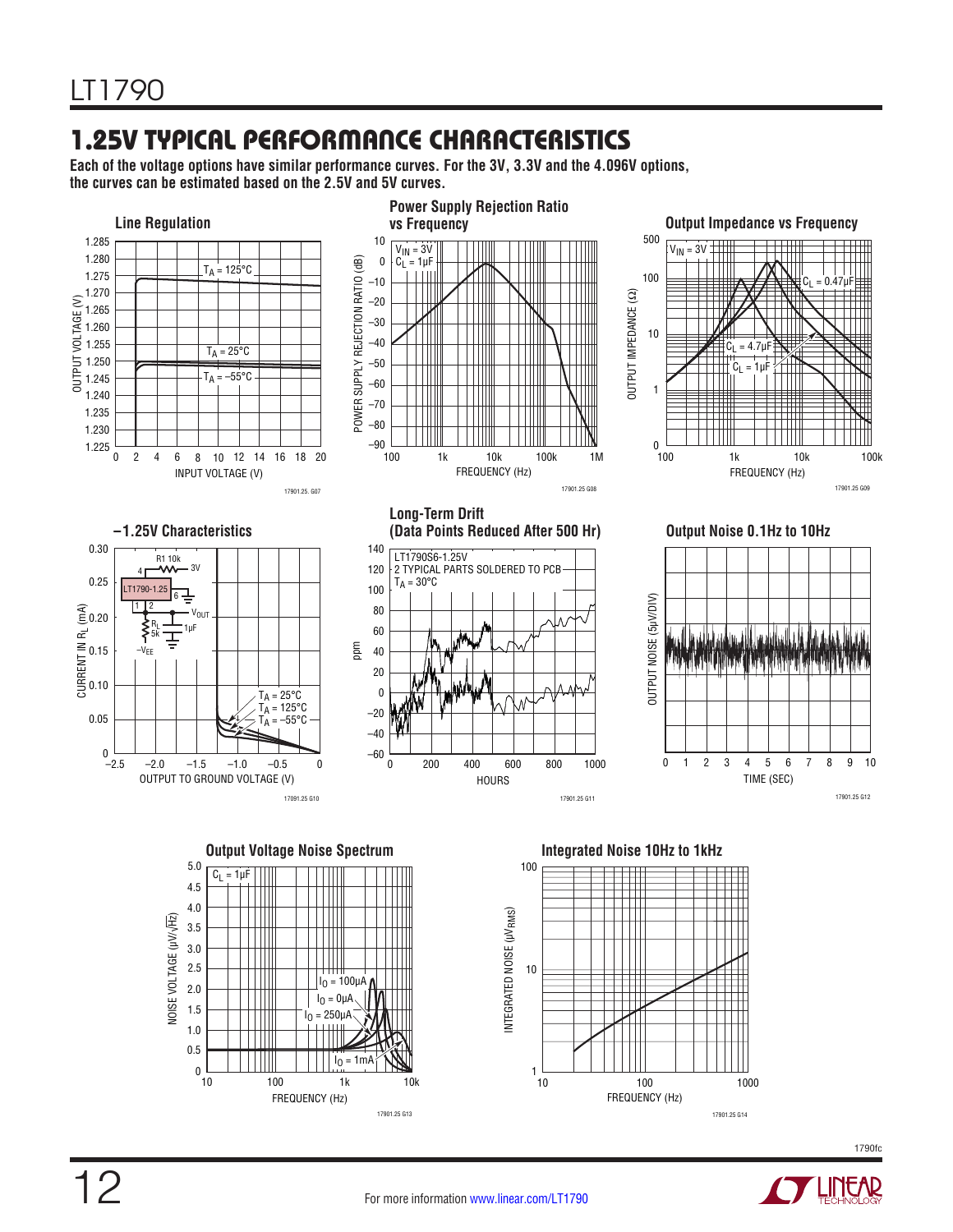### 2.048V TYPICAL PERFORMANCE CHARACTERISTICS

**Each of the voltage options have similar performance curves. For the 3V, 3.3V and the 4.096V options, the curves can be estimated based on the 2.5V and 5V curves.**





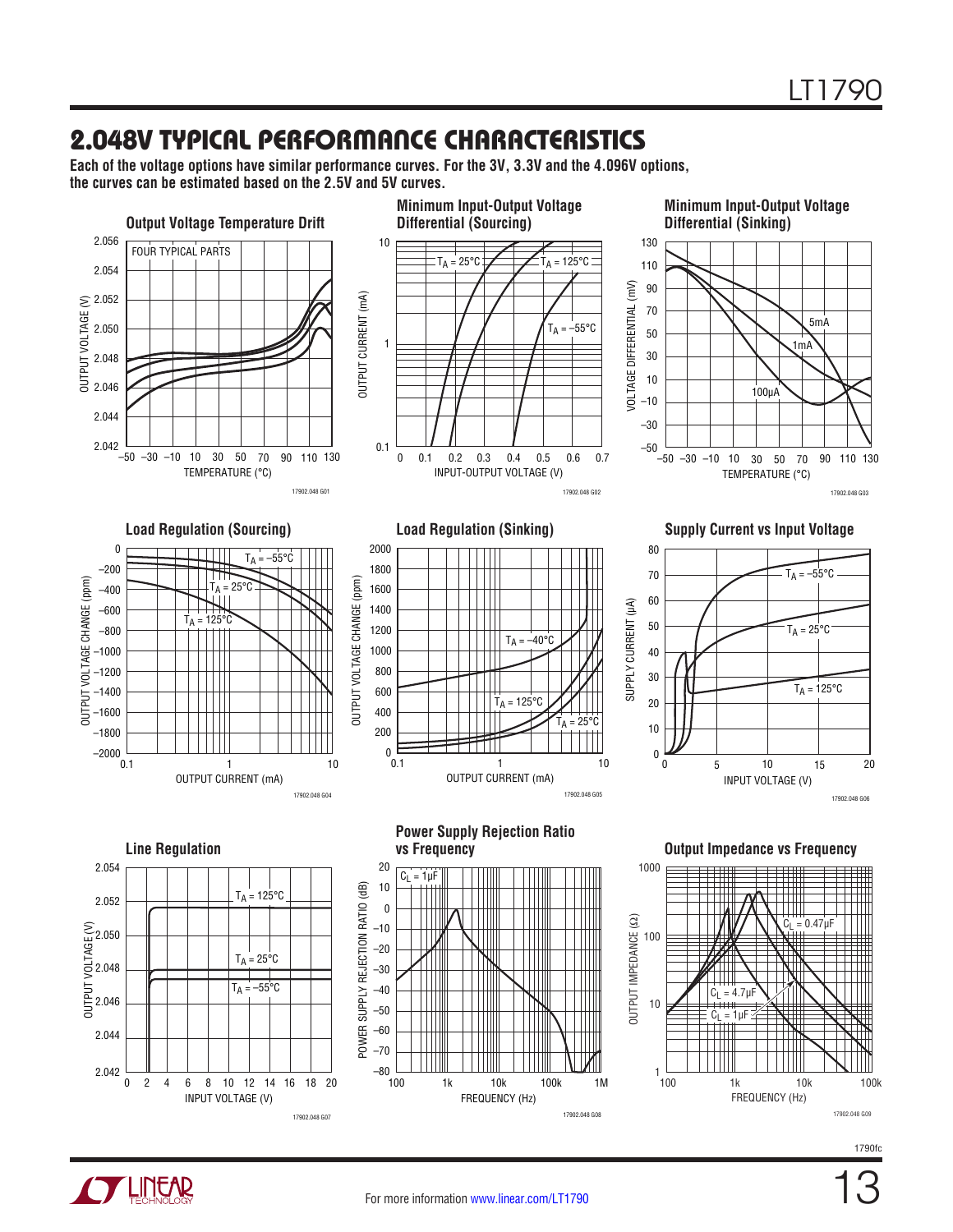### 2.048V TYPICAL PERFORMANCE CHARACTERISTICS

**Each of the voltage options have similar performance curves. For the 3V, 3.3V and the 4.096V options, the curves can be estimated based on the 2.5V and 5V curves.**











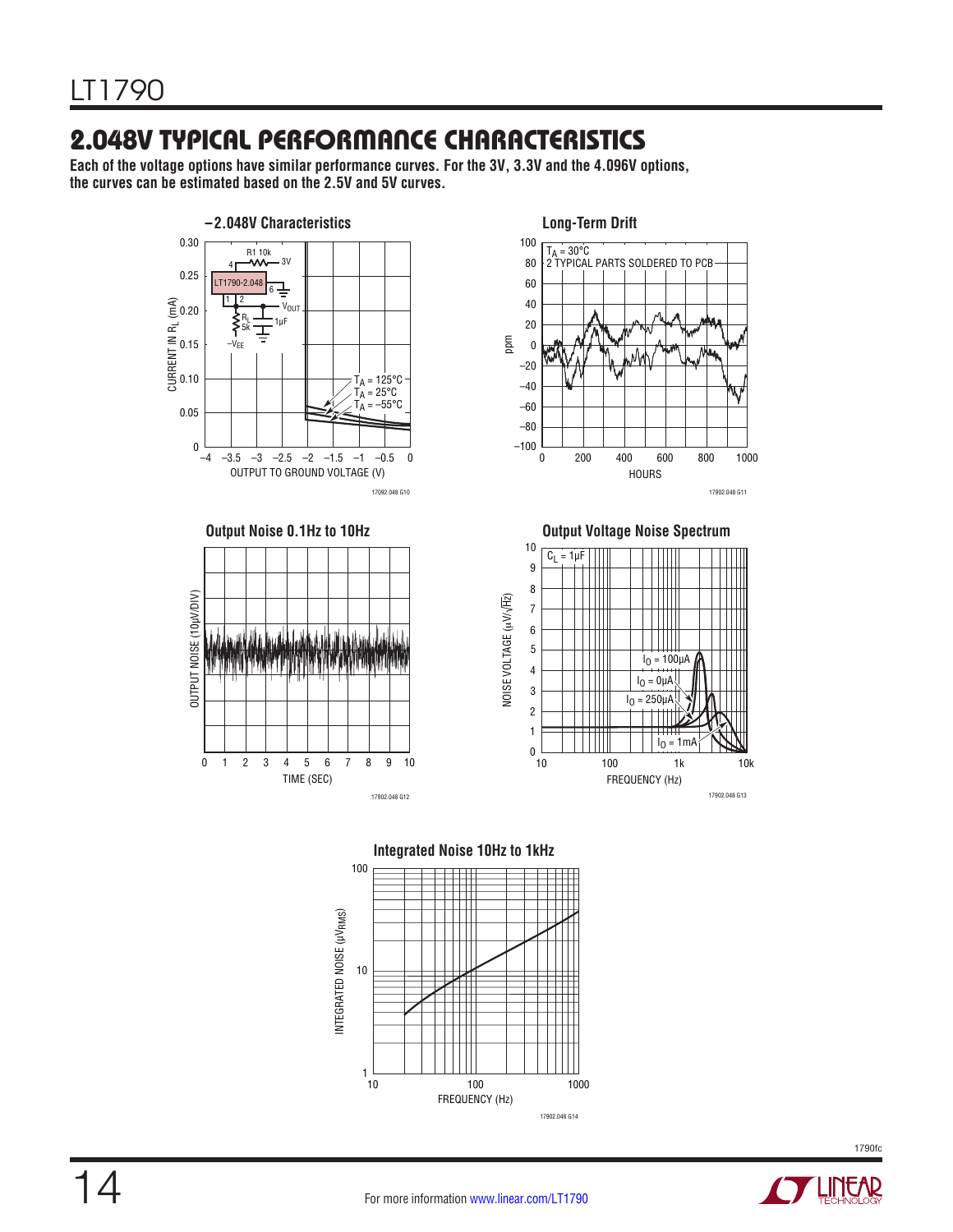### 2.5V TYPICAL PERFORMANCE CHARACTERISTICS

**Each of the voltage options have similar performance curves. For the 3V, 3.3V and the 4.096V options, the curves can be estimated based on the 2.5V and 5V curves.**





INPUT VOLTAGE (V)

17902.5 G07

FREQUENCY (Hz)

17902.5 G08

15

17902.5 G09

FREQUENCY (Hz)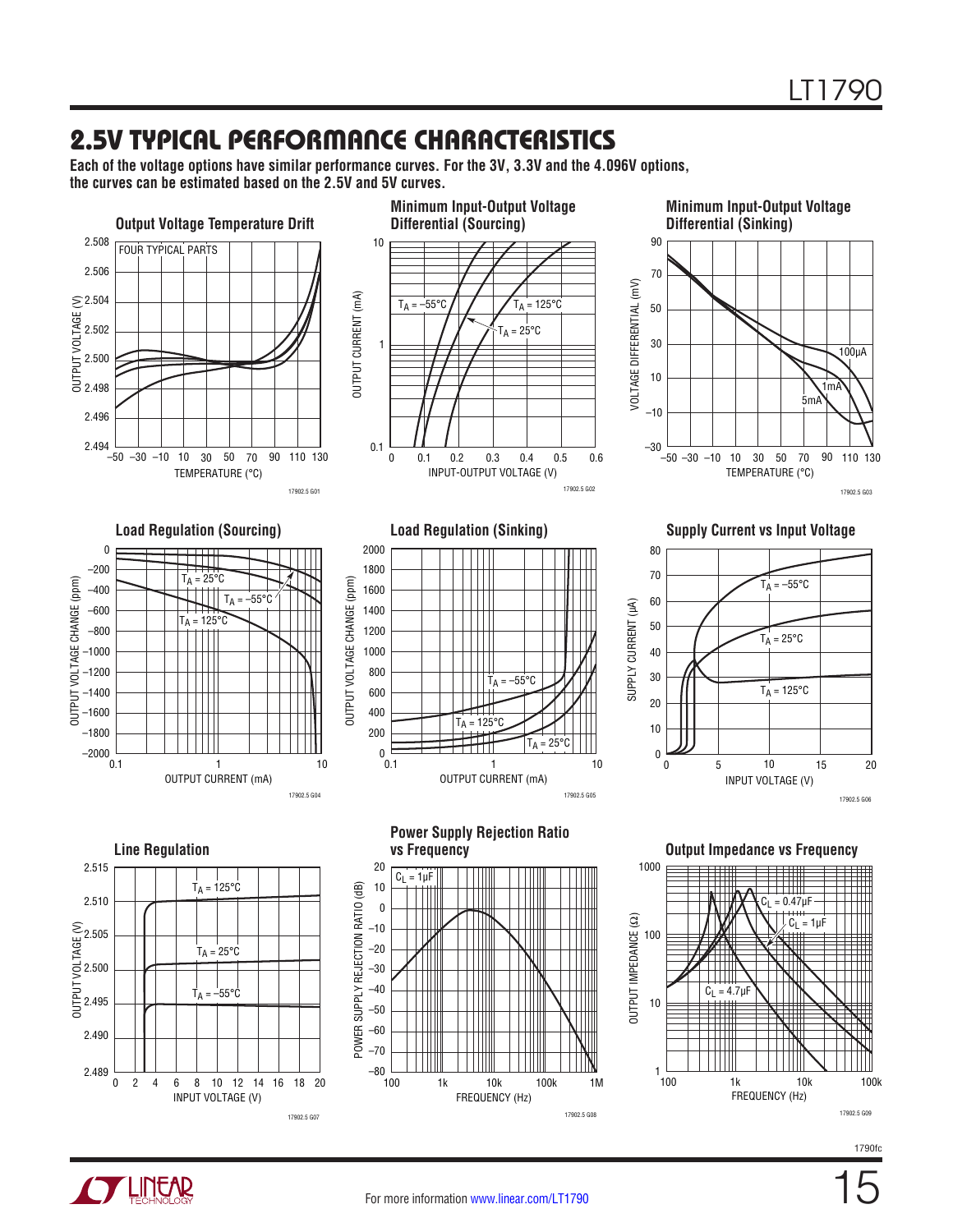# 2.5V TYPICAL PERFORMANCE CHARACTERISTICS

**Each of the voltage options have similar performance curves. For the 3V, 3.3V and the 4.096V options, the curves can be estimated based on the 2.5V and 5V curves.**







**Output Noise 0.1Hz to 10Hz COULD 100 COULD 100 COULD 100 COULD 100 COULD 100 COULD 100 COULD 100 COULD 100 COULD 100 COULD 100 COULD 100 COULD 100 COULD 100 COULD 100 COULD 100 COULD 100 COULD 100 COULD 100 COULD 100 CO** 







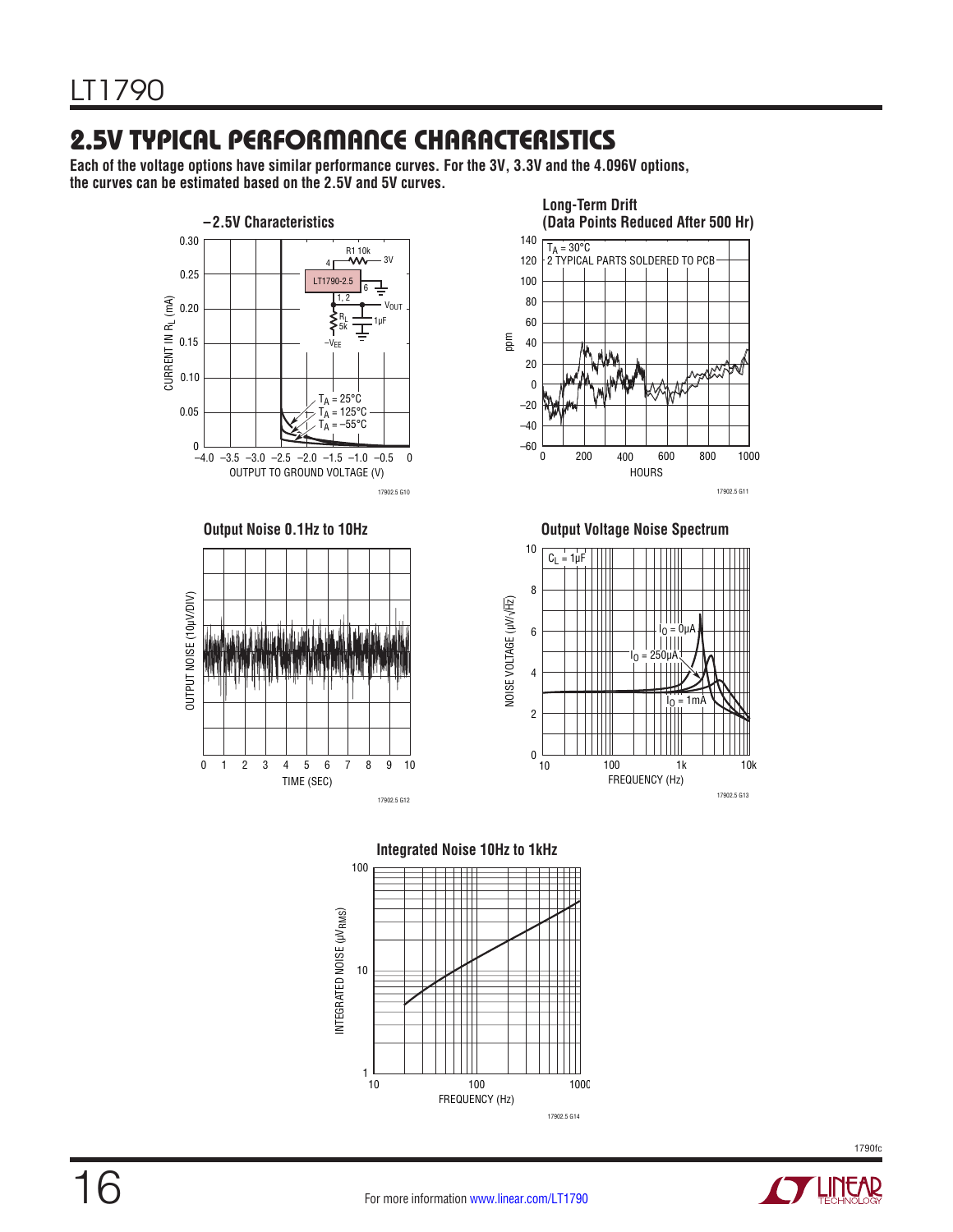### 5V TYPICAL PERFORMANCE CHARACTERISTICS

**Each of the voltage options have similar performance curves. For the 3V, 3.3V and the 4.096V options, the curves can be estimated based on the 2.5V and 5V curves.**



1790fc



17905 G07

17905 G08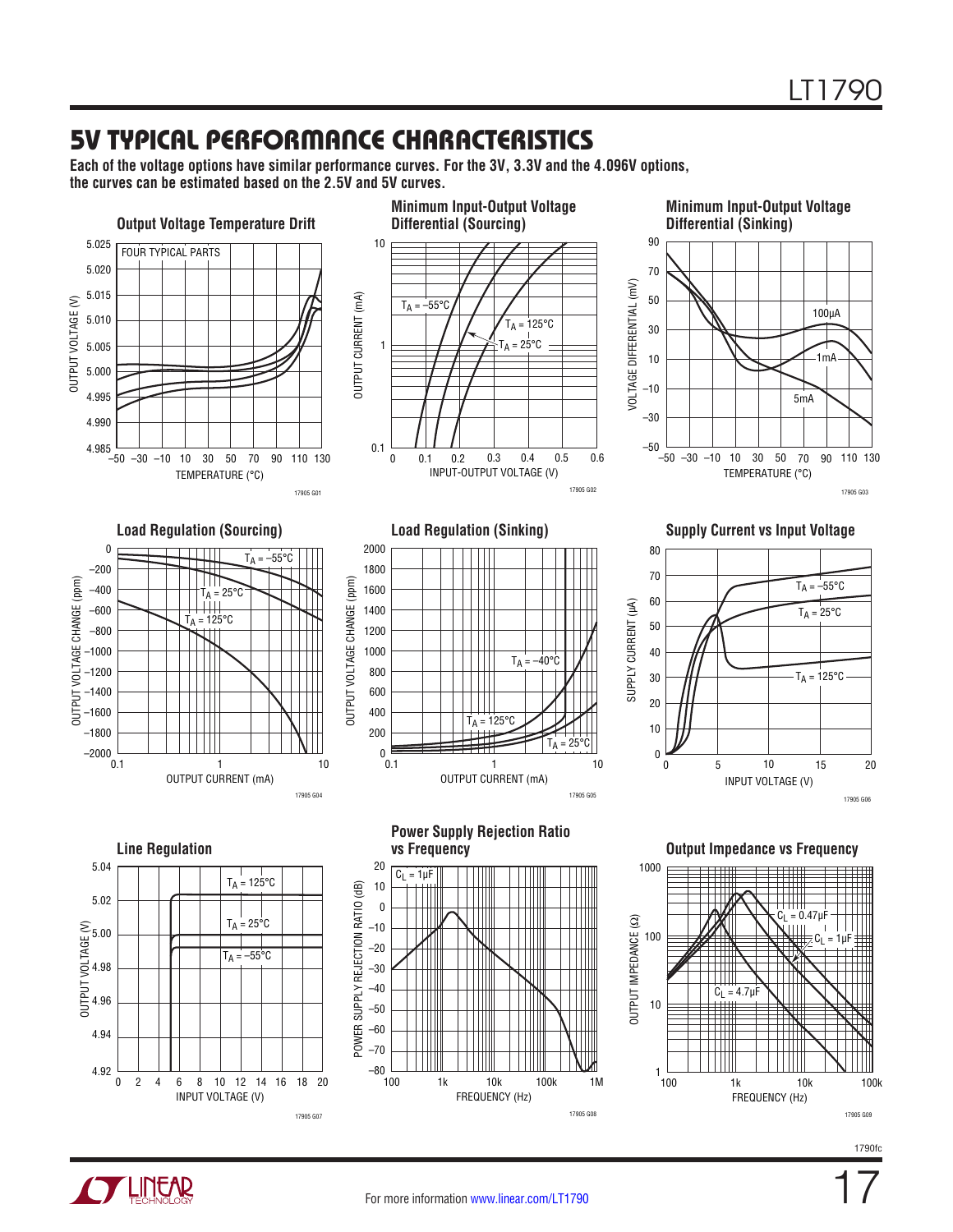## 5V TYPICAL PERFORMANCE CHARACTERISTICS

**Each of the voltage options have similar performance curves. For the 3V, 3.3V and the 4.096V options, the curves can be estimated based on the 2.5V and 5V curves.**







**Output Noise 0.1Hz to 10Hz COVERTY SUMPLE SETTED SETTED SPECTREM** 





**Integrated Noise 10Hz to 1kHz**

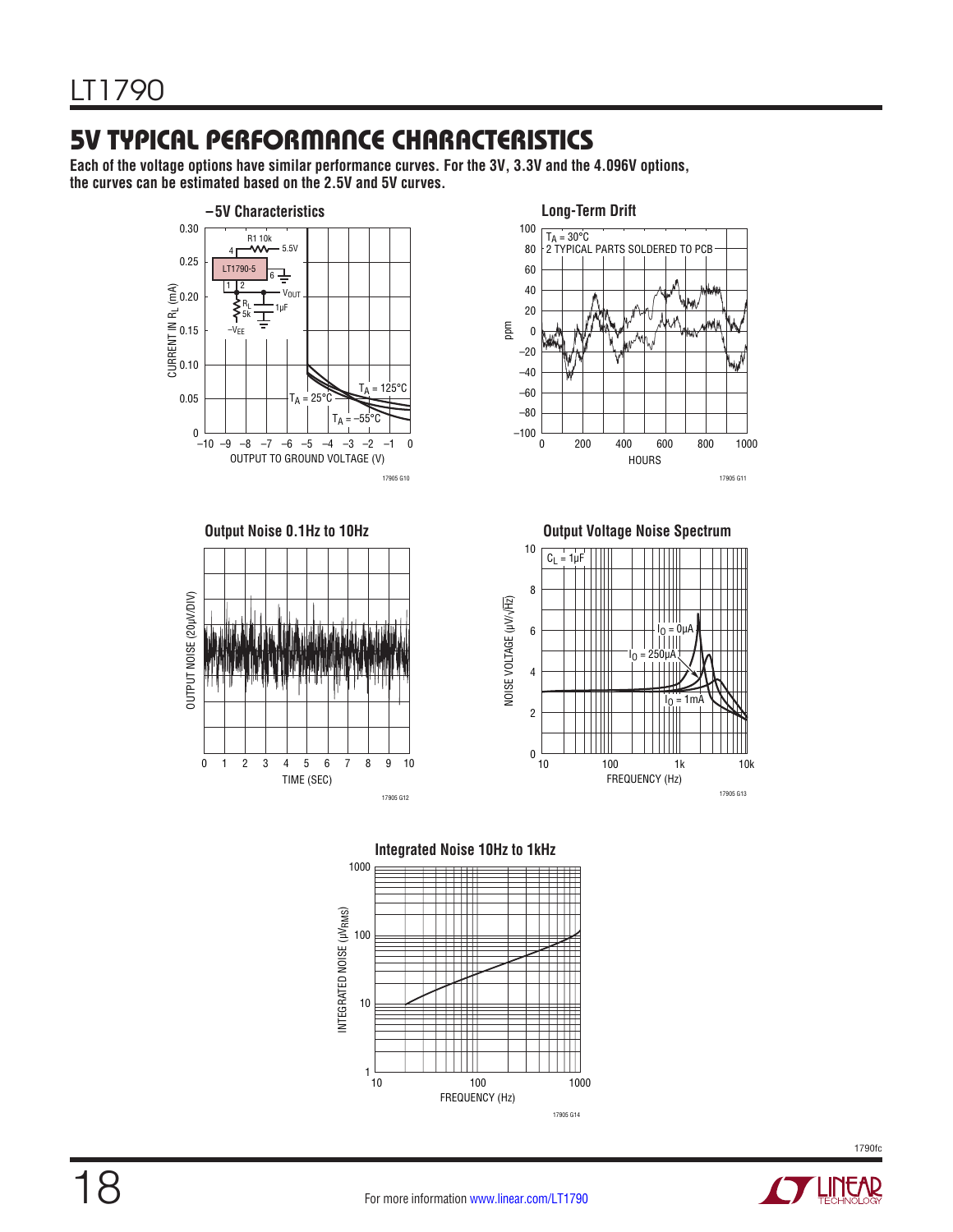#### **Bypass and Load Capacitors**

The LT1790 voltage references should have an input bypass capacitor of 0.1µF or larger, however the bypassing of other local devices may serve as the required component. These references also require an output capacitor for stability. The optimum output capacitance for most applications is 1µF, although larger values work as well. This capacitor affects the turn-on and settling time for the output to reach its final value.

All LT1790 voltages perform virtually the same, so the LT1790-2.5 is used as an example.



Figure 1 shows the turn-on time for the LT1790-2.5 with a 1µF input bypass and 1µF load capacitor. Figure 2 shows the output response to a 0.5V transient on  $V_{IN}$  with the same capacitors.

The test circuit of Figure 3 is used to measure the stability of various load currents. With  $R_1 = 1k$ , the 1V step produces a current step of 1mA. Figure  $\overline{4}$  shows the response to a ±0.5mA load. Figure 5 is the output response to a sourcing step from 4mA to 5mA, and Figure 6 is the output response of a sinking step from –4mA to –5mA.



**Figure 1. Turn-On Characteristics of LT1790-2.5 Figure 2. Output Response to 0.5V Ripple on VIN**



**Figure 3. Response Time Test Circuit**



**Figure 4. LT1790-2.5 Sourcing and Sinking 0.5mA Figure 5. LT1790-2.5 Sourcing 4mA to 5mA**





19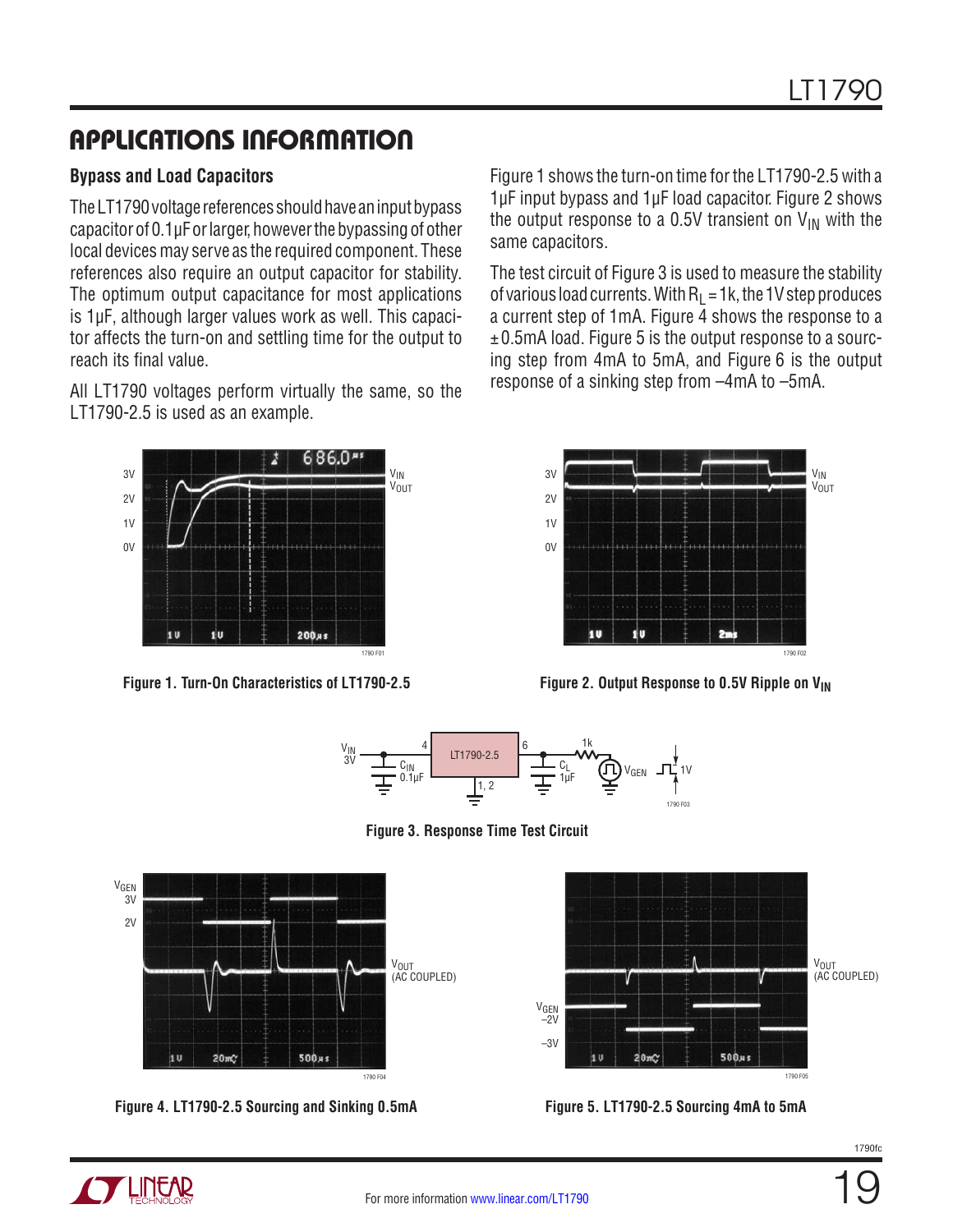#### **Positive or Negative Operation**

Series operation is ideal for extending battery life. If an LT1790 is operated in series mode it does not require an external current setting resistor. The specifications guarantee that the LT1790 family operates to 18V. When the circuitry being regulated does not demand current, the series connected LT1790 consumes only a few hundred µW, yet the same connection can sink or source 5mA of load current when demanded. A typical series connection is shown on the front page of this data sheet.

The circuit in Figure 7 shows the connection for  $a - 2.5V$ reference, although any LT1790 voltage option can be configured this way to make a negative reference. The LT1790 can be used as very stable negative references, however, they require a positive voltage applied to Pin 4 to bias internal circuitry. This voltage must be current limited with R1 to keep the output PNP transistor from turning on and driving the grounded output. C1 provides stability during load transients. This connection maintains nearly the same accuracy and temperature coefficient of the positive connected LT1790.

#### **Long-Term Drift**

**Long-term drift cannot be extrapolated from accelerated high temperature testing. This erroneous technique gives drift numbers that are widely optimistic. The only way long-term drift can be determined is to measure it over the time interval of interest.** The LT1790S6 drift data was taken on over 100 parts that were soldered into PC boards similar to a *real world* application. The boards were then placed into a constant temperature oven with  $T_A = 30^{\circ}$ C, their outputs scanned regularly and measured with an 8.5 digit DVM. Long-term drift curves are shown in the Typical Performance Characteristics section.



**Figure 6. LT1790-2.5 Sinking –4mA to –5mA**



**Figure 7. Using the LT1790-2.5 to Build a –2.5V Reference**

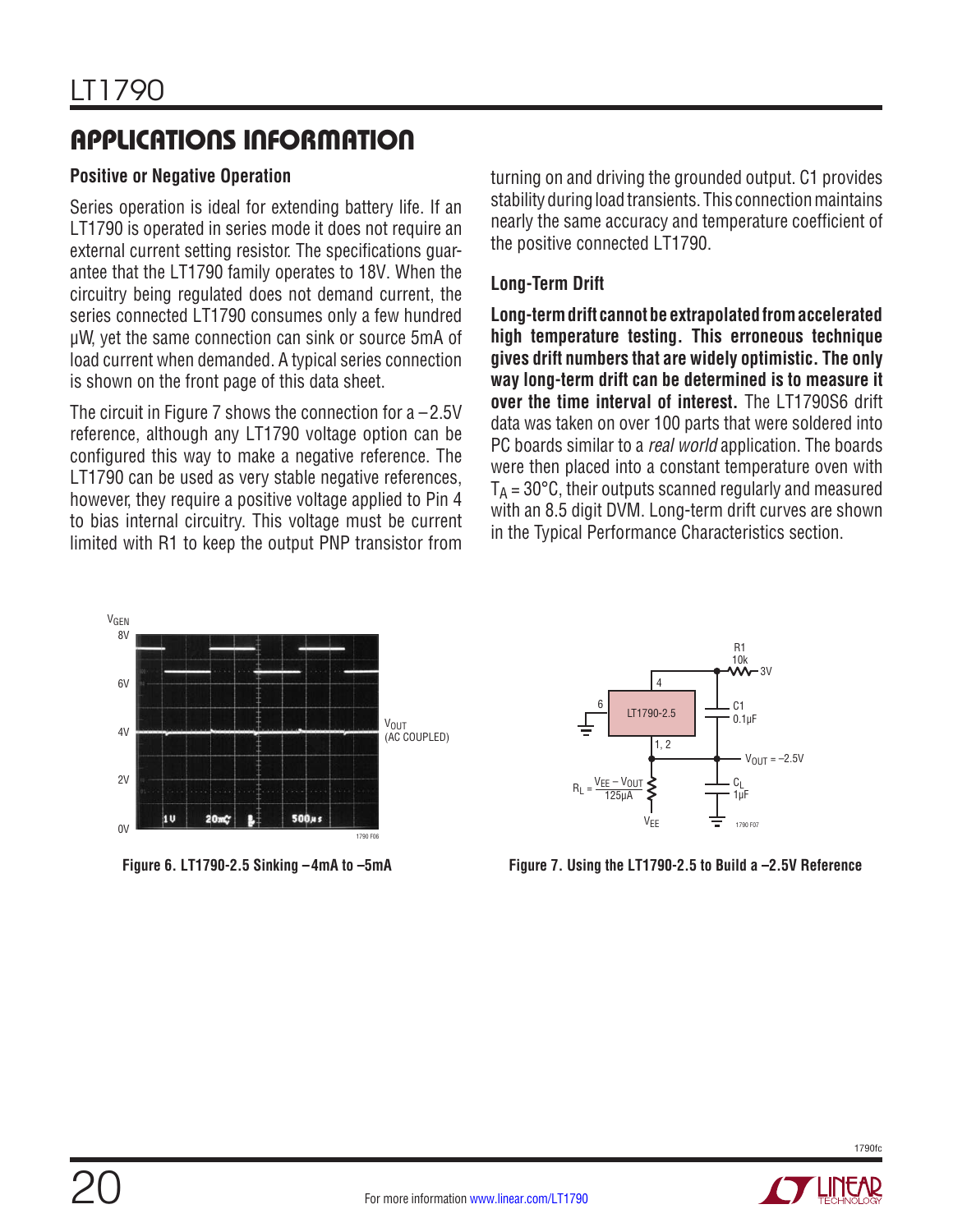#### **Hysteresis**

Hysteresis data shown in Figures 8 and 9 represent the worst-case data taken on parts from 0°C to 70°C and from –40°C to 85°C. Units were cycled several times over these temperature ranges and the largest change is shown. As expected, the parts cycled over the higher temperature range have higher hysteresis than those cycled over the lower range.

In addition to thermal hysteresis, the thermal shock associated with high temperature soldering may cause the output to shift. For traditional PbSn solder temperatures, the output shift of the LT1790 is typically just 150ppm (0.015%).



**Figure 8. Worst-Case 0°C to 70°C Hysteresis on 79 Units**



**Figure 9. Worst-Case –40°C to 85°C Hysteresis on 80 Units**

For lead-free solder, IR reflow temperatures are much higher, often 240°C to 260°C at the peak. As a result, the packaging materials have been optimized to reduce  $V_{\text{OUT}}$  shift as possible during high temperature reflow. In addition, care should be taken when using lead-free solder to minimize the peak temperature and dwell time as much as is practical. A typical lead-free reflow profile is shown in Figure 10. LT1790 units were heated using a similar profile, with a peak temperature of 250°C. These parts were run through the heating process 3 times to show the cumulative effect of these heat cycles. Figure



**Figure 10. Lead-Free Reflow Profile**





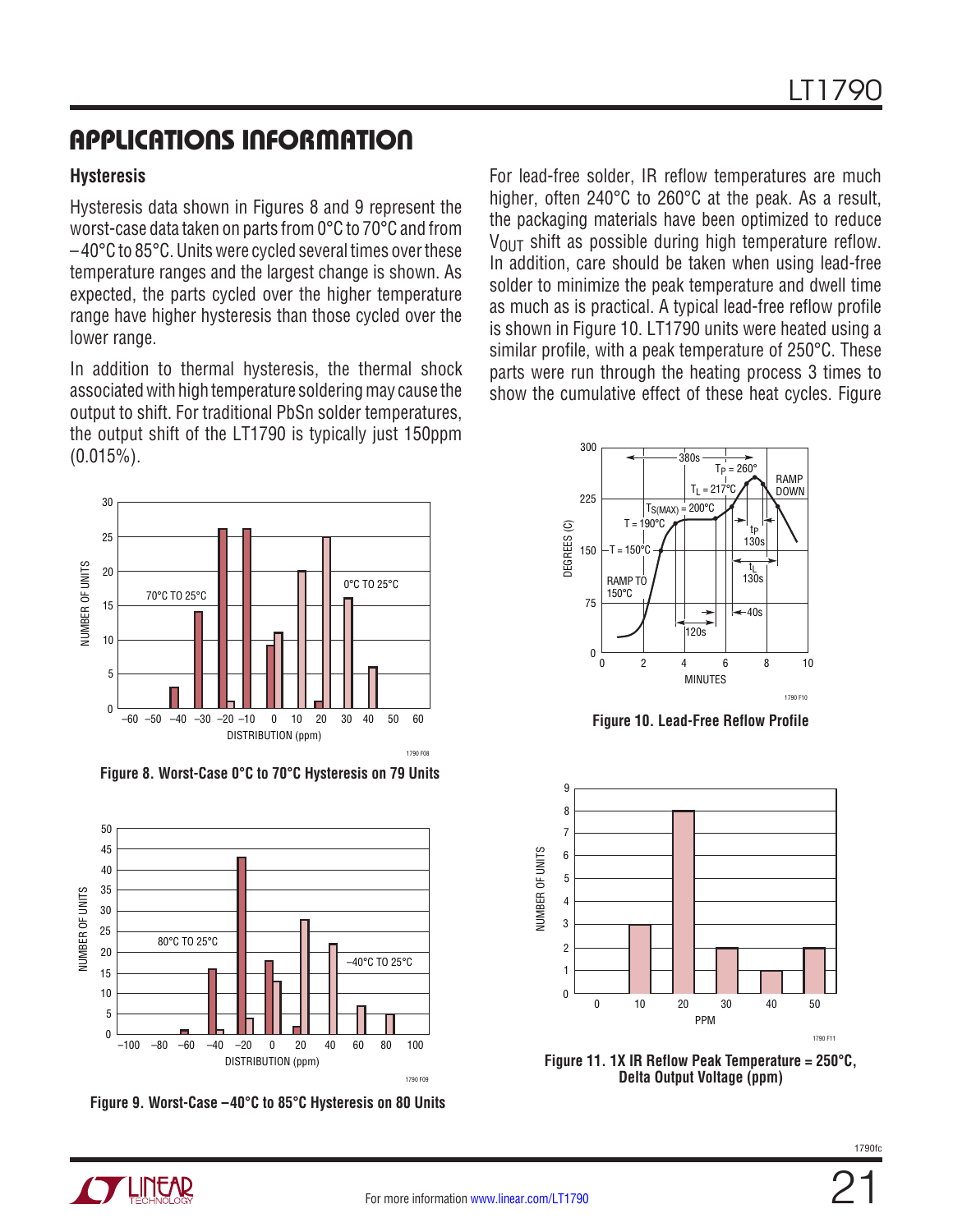11 shows the shift after 1 cycle, while Figure 12 shows shift after 3 cycles. In the worst case, shifts are typically 150ppm, but may be as high as 290ppm. Shifts in output voltage are proportional to temperature and dwell time.

In general, the output shift can be reduced or fully recovered by a long (12-24 hour) bake of the completed PC Board assembly at high temperature (100°C to 150C°) after soldering to remove mechanical stress that has been induced by thermal shock. Once the PC Boards have cooled to room temperature, they may continue to shift for up to 3 times the bake time. This should be taken into account before any calibration is performed.



**Delta Output Voltage (ppm)**

#### **Higher Input Voltage**

The circuit in Figure 13 shows an easy way to increase the input voltage range of the LT1790. The Zener diode can be anywhere from 6V to 18V. For equal power sharing between R1 and the Zener (at 30V), the 18V option is better. The circuit can tolerate much higher voltages for short periods and is suitable for transient protection.



**Figure 13. Extended Supply Range Reference**

Assuming 80µA max supply current for the LT1790, a 25µA load, 120mV max dropout and a 4V to 30V input specification, the largest that R1 can be is  $(4V - 3.3V - 120mV)/$ (80µA + 25µA) = 5.5k. Furthermore, assuming 220mW of dissipation in the 18V SOT-23 Zener, this gives a max current of  $(220mW)/(18V) = 12.2mA$ . So the smallest that R1 should be is  $(30V - 18V)/12.2mA = 1k$ , rated at  $150mW$ .

With R1 = 1k, and assuming a 450mV worst-case dropout, the LT1790 can deliver a minimum current of (4V  $-3.3V-450mV)/(1k) = 250\mu A$ . In Figure 13, R1 and C1 provide filtering of the Zener noise when the Zener is in its noisy V-I knee.

There are other variations for higher voltage operation that use a pass transistor shown in Figures 14 and 15. These circuits allow the input voltage to be as high as 160V while maintaining low supply current.



**Figure 14. Extended Supply Range Reference**



**Figure 15. Extended Supply Range Reference**

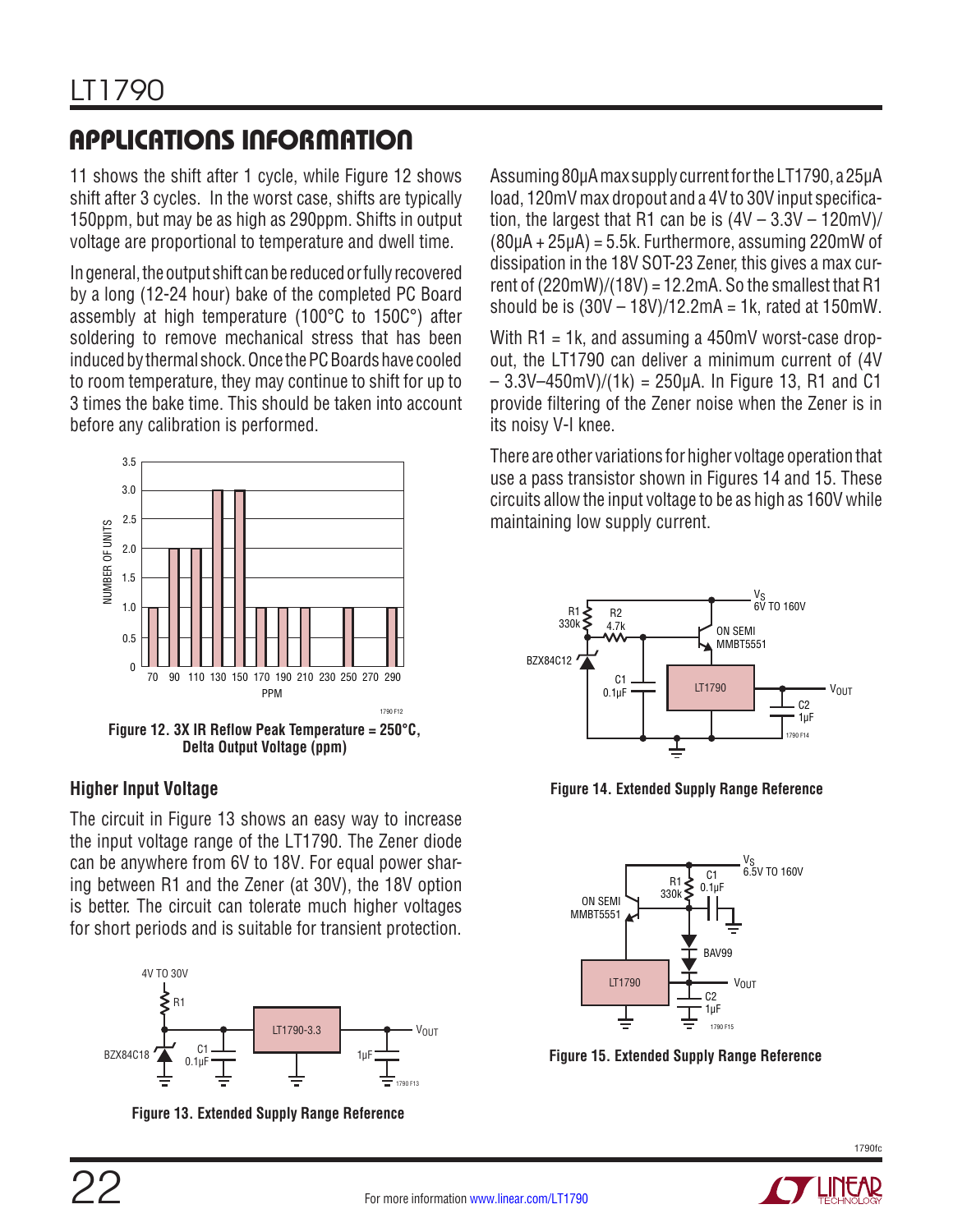#### **More Output Current**

The circuit in Figure 16 is a compact, high output current, low dropout precision supply. The circuit uses the SOT-23 LT1782 and the ThinSOT LT1790. Resistive divider R1 and R2 set a voltage 22mV below  $V_S$ . For under 1mA of output current, the LT1790 supplies the load. Above 1mA of load current, the (+) input of the LT1782 is pulled below the 22mV divider reference and the output FET turns on to supply the load current. Capacitor C1 stops oscillations in the transition region. The no load standing current is only 120µA, yet the output can deliver over 300mA.

#### **Noise**

An estimate of the total integrated noise from 10Hz to 1kHz can be made by multiplying the flat band spot noise by √BW. For example, from the Typical Performance curves, the LT1790-1.25 noise spectrum shows the average spot noise to be about 450nV/ $\sqrt{Hz}$ . The square root of the

bandwidth is  $\sqrt{990}$  = 31.4. The total noise 10Hz to 1kHz noise is  $(450nV)(31.4) = 14.1\mu V$ . This agrees well with the measured noise.

This estimate may not be as good with higher voltage options, there are several reasons for this. Higher voltage options have higher noise and they have higher variability due to process variations. 10Hz to 1kHz noise may vary by 2dB on the LT1790-5 and 1dB on the LT1790-2.5.

Measured noise may also vary because of peaking in the noise spectrum. This effect can be seen in the range of 1kHz to 10kHz with all voltage options sourcing different load currents. From the Typical Performance curves the 10Hz to 1kHz noise spectrum of the LT1790-5 is shown to be 3µV/√Hz at low frequency. The estimated noise is  $(3µV)(31.4) = 93.4µV$ . The actual integrated 10Hz to 1kHz noise measures 118.3µV. The peaking shown causes this larger number. Peaking is a function of output capacitor as well as load current and process variations.



**Figure 16. Compact, High Output Current, Low Dropout, Precision 2.5V Supply**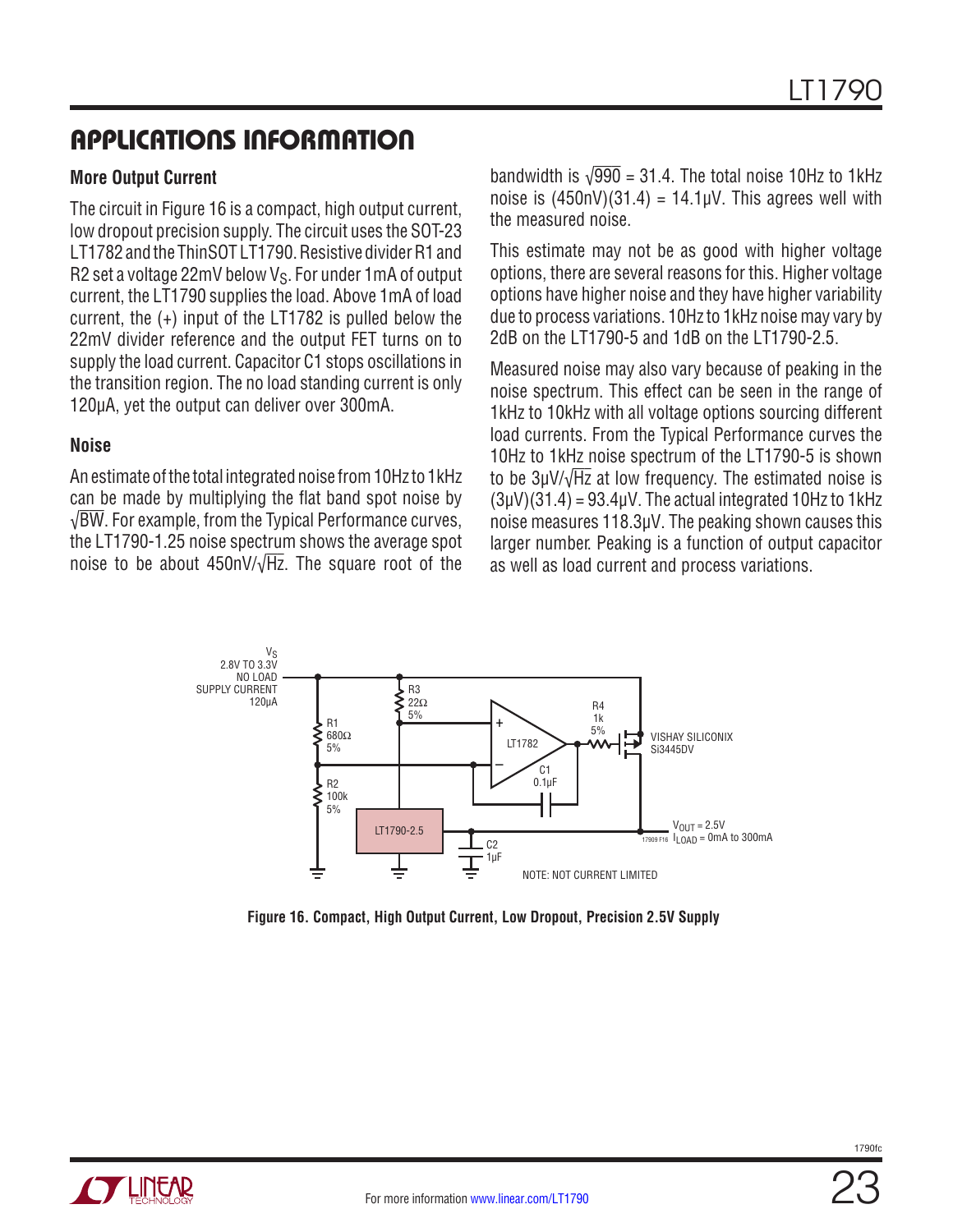### SIMPLIFIED SCHEMATIC



#### PACKAGE DESCRIPTION

**Please refer to <http://www.linear.com/product/LT1790#packaging> for the most recent package drawings.**

**S6 Package 6-Lead Plastic TSOT-23**

(Reference LTC DWG # 05-08-1636)



4. DIMENSIONS ARE EXCLUSIVE OF MOLD FLASH AND METAL BURR

- 5. MOLD FLASH SHALL NOT EXCEED 0.254mm
- 6. JEDEC PACKAGE REFERENCE IS MO-193

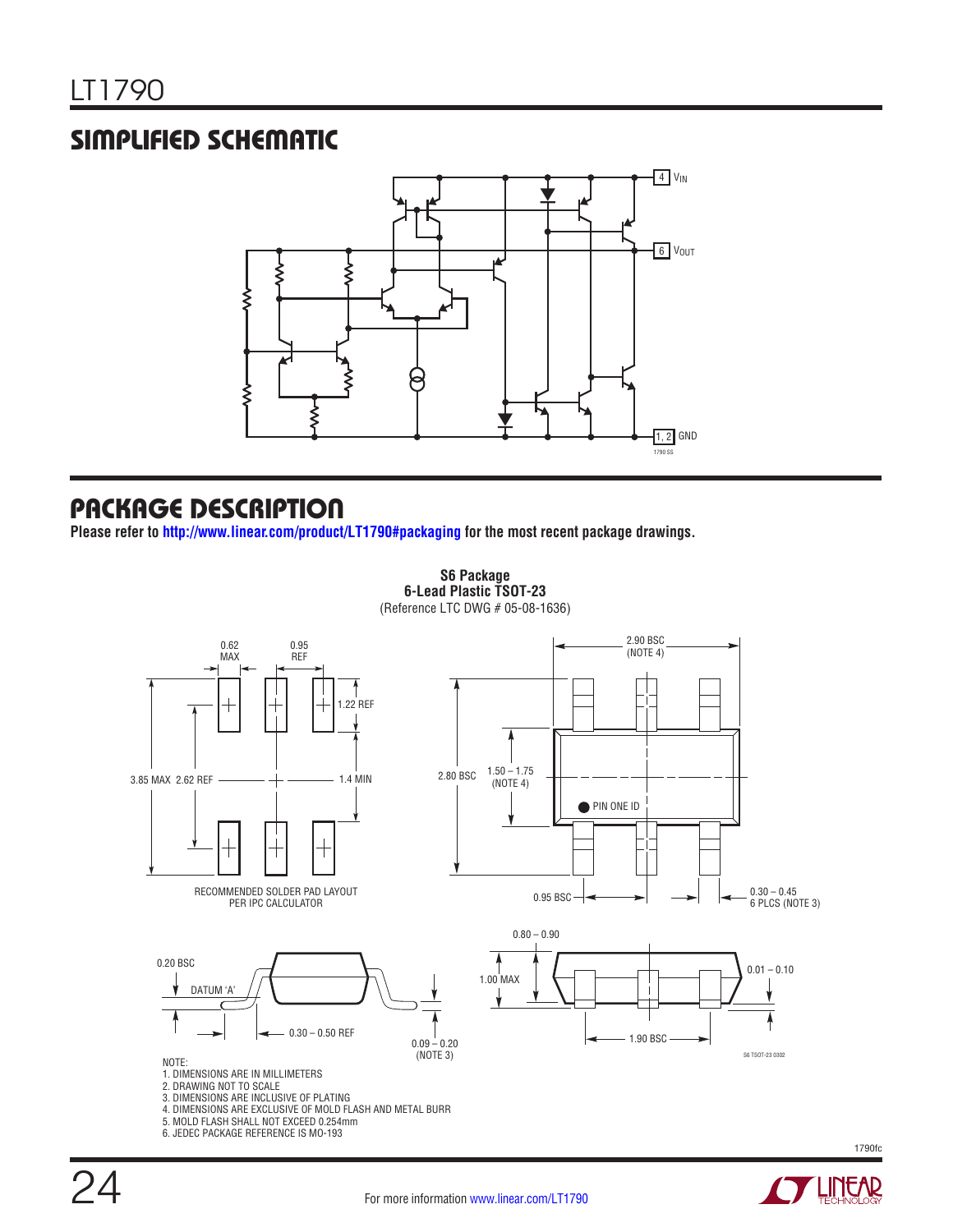### REVISION HISTORY **(Revision history begins at Rev C)**

| <b>REV</b> | <b>DATE</b> | <b>DESCRIPTION</b>                                                                                                     | <b>PAGE NUMBER</b> |
|------------|-------------|------------------------------------------------------------------------------------------------------------------------|--------------------|
| C          | 09/16       | Frequency Values on Output Impedance vs Frequency graph for 2.048V Typical Performance Characteristics<br>l corrected. | 13                 |
|            |             | Package Description updated.                                                                                           | -24                |
|            |             | Revision History added.                                                                                                | 25                 |
|            |             | Web links added.                                                                                                       | ALL                |